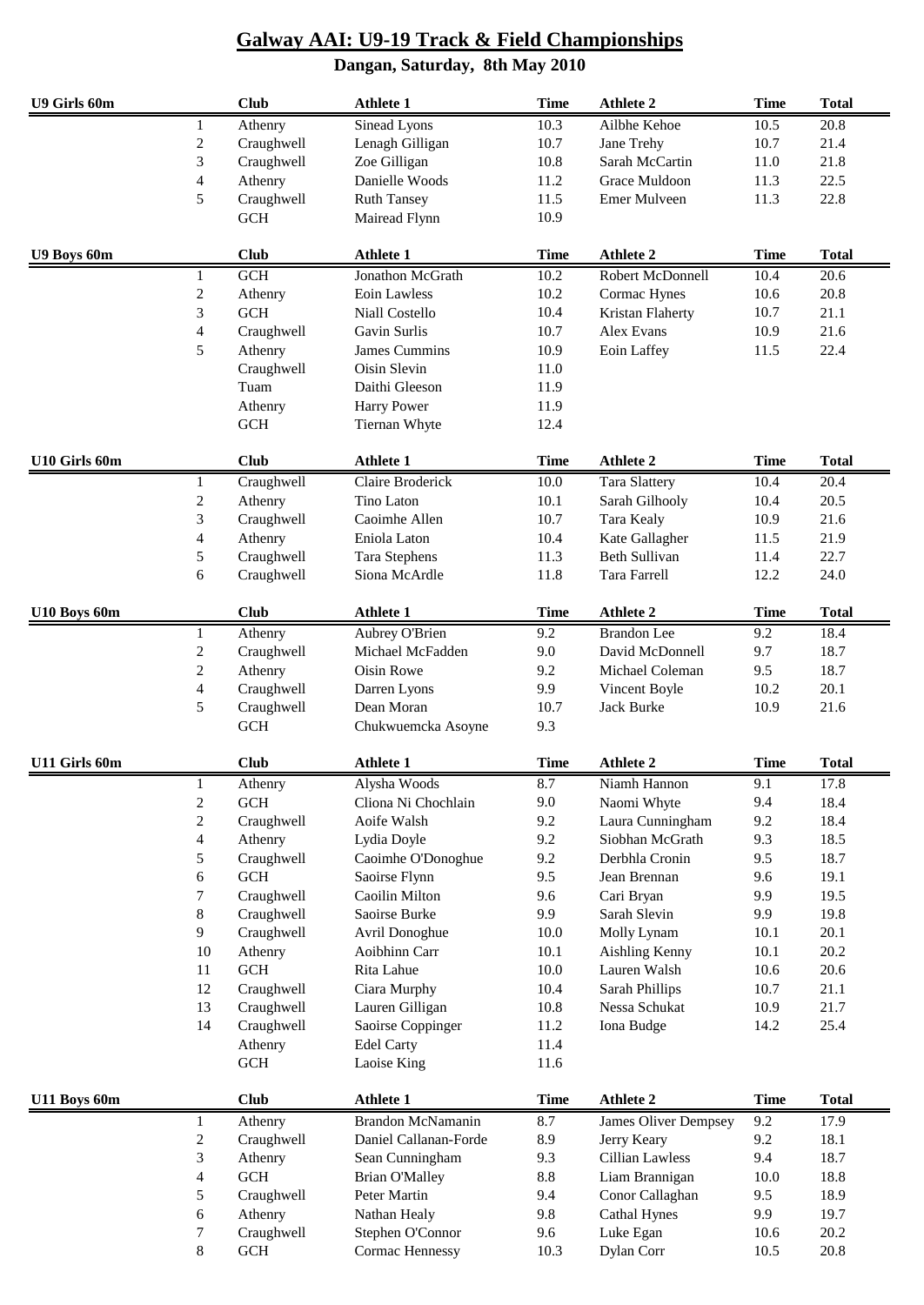### **Galway AAI: U9-19 Track & Field Championships Dangan, Saturday, 8th May 2010**

|                           |                          | Tuam                 | Robert Murphy                        | 9.8                 |                                |                     |              |
|---------------------------|--------------------------|----------------------|--------------------------------------|---------------------|--------------------------------|---------------------|--------------|
| U9 Girls 300m             |                          | <b>Club</b>          | <b>Athlete 1</b>                     | <b>Time</b>         | <b>Athlete 2</b>               | <b>Time</b>         | <b>Total</b> |
|                           | 1                        | Athenry              | Danielle Woods                       | 01:06.4             | Danielle Collins               | 01:11.8             | 02:18.2      |
|                           | 2                        | Craughwell           | Amber Whealton                       | 01:09.2             | Eva Kelly                      | 01:11.5             | 02:20.7      |
|                           | 3                        | Athenry              | Ailbhe Kehoe                         | 01:12.5             | Grace Muldoon                  | 01:14.7             | 02:27.2      |
|                           |                          | <b>GCH</b>           | Mairead Flynn                        | 01:08.1             |                                |                     |              |
| U9 Boys 300m              |                          | <b>Club</b>          | <b>Athlete 1</b>                     | <b>Time</b>         | <b>Athlete 2</b>               | <b>Time</b>         | <b>Total</b> |
|                           | 1                        | <b>GCH</b>           | Robert McDonnell                     | 00:58.7             | Niall Costello                 | 01:01.1             | 01:59.8      |
|                           | $\mathfrak{2}$           | Craughwell           | Finbar McFadden                      | 00:57.3             | Cian Garman                    | 01:04.4             | 02:01.7      |
|                           | 3                        | Athenry              | Cormac Hynes                         | 01:03.5             | Paddy Fitzpatrick              | 01:03.8             | 02:07.3      |
|                           | $\overline{4}$           | <b>GCH</b>           | Kristan Flaherty                     | 01:04.1             | Jonathon McGrath               | 01:09.9             | 02:14.0      |
|                           |                          | Tuam                 | Daithi Gleeson                       | 01:11.8             |                                |                     |              |
|                           |                          | Athenry              | Gavin Lydon                          | 01:11.8             |                                |                     |              |
| U10 Girls 500m            |                          | <b>Club</b>          | <b>Athlete 1</b>                     | <b>Time</b>         | <b>Athlete 2</b>               | <b>Time</b>         | <b>Total</b> |
|                           | 1                        | Craughwell           | Abigail McNally                      | 01:57.9             | Clare Treacy                   | 02:02.2             | 04:00.1      |
|                           | $\overline{c}$           | Craughwell           | Saoirse Farrell                      | 02:05.1             | Siona Lawless                  | 02:06.3             | 04:11.4      |
|                           | 3                        | Craughwell           | Fiona Ryan                           | 02:06.9             | Emma Urquhart                  | 02:08.9             | 04:15.8      |
|                           | 4                        | Craughwell           | Leigha O'Boyle                       | 02:14.5             | Saoirse Kelly                  | 02:20.6             | 04:35.1      |
| <b>U10 Boys 500m</b>      |                          | <b>Club</b>          | <b>Athlete 1</b>                     | <b>Time</b>         | <b>Athlete 2</b>               | <b>Time</b>         | <b>Total</b> |
|                           | 1                        | Athenry              | <b>Brandon</b> Lee                   | 01:38.8             | Dean Treacy                    | 01:41.8             | 03:20.6      |
|                           | $\boldsymbol{2}$         | Athenry              | <b>Oisin Rowe</b>                    | 01:43.8             | Fabian Mangan                  | 01:49.3             | 03:33.1      |
|                           | 3                        | $GCH$                | Niall Brennan                        | 01:50.1             | <b>Rian Oates</b>              | 01:56.3             | 03:46.4      |
|                           | $\overline{\mathcal{L}}$ | Craughwell           | Darren Lyons                         | 01:53.8             | Darragh O'Connor               | 01:54.7             | 03:48.5      |
|                           |                          | Athenry              | Christian Mullen                     | 01:55.3             |                                |                     |              |
| U11 Girls 600m            |                          | <b>Club</b>          | Athlete 1                            | <b>Time</b>         | <b>Athlete 2</b>               | <b>Time</b>         | <b>Total</b> |
|                           | 1                        | Athenry              | Lydia Doyle                          | 02:06.4             | Niamh Hannon                   | 02:08.6             | 04:15.0      |
|                           | $\mathfrak{2}$           | Athenry              | Alysha Woods                         | 02:12.4             | Siobhan McGrath                | 02:17.3             | 04:29.7      |
|                           | $\mathfrak{Z}$           | Craughwell           | Derbhla Cronin                       | 02:09.8             | Avril Donoghue                 | 02:23.6             | 04:33.4      |
|                           | 4                        | Athenry              | Aoibhinn Carr                        | 02:24.6             | Aishling Kenny                 | 02:25.5             | 04:50.1      |
|                           | 5                        | Craughwell           | Ciana Reidy                          | 02:27.5             | Sandra Greaney                 | 02:29.2             | 04:56.7      |
|                           |                          | Craughwell           | Molly Lynam                          | 02:38.2             |                                |                     |              |
|                           |                          | Athenry              | <b>Edel Carty</b>                    | 02:50.2             |                                |                     |              |
| <b>U11 Boys 600m</b>      |                          | <b>Club</b>          | <b>Athlete 1</b>                     | <b>Time</b>         | <b>Athlete 2</b>               | <b>Time</b>         | <b>Total</b> |
|                           | 240                      | Athenry              | <b>Brandon McNamanin</b>             | 1:59.1              | <b>James Oliver Dempsey</b>    | 2:01.7              | 04:00.8      |
|                           | 228                      | $\operatorname{GCH}$ | Rory Murray                          | 2:01.4              | <b>Brian O'Malley</b>          | 2:08.2              | 04:09.6      |
|                           | 992                      | Craughwell           | Cillian Doyle                        | 2:04.8              | Sean Delaney                   | 2:05.7              | 04:10.5      |
|                           | 515                      | Craughwell           | Conor Lee                            | 2:06.8              | Hugh Mulryan                   | 2:13.7              | 04:20.5      |
|                           | 233<br>189               | Athenry<br>Tuam      | <b>Ryan Collins</b><br>Robert Murphy | 2:26.8<br>2:18.9    | <b>Adam Pomphrett</b>          | 2:32.9              | 04:59.7      |
|                           | 503                      | Craughwell           | Diarmuid McCartin                    | 2:20.3              |                                |                     |              |
|                           | 225                      | <b>GCH</b>           | Dylan Corr                           | 2:42.8              |                                |                     |              |
| <b>U9 Girls Long Jump</b> |                          | <b>Club</b>          | <b>Athlete 1</b>                     | <b>Dist</b>         | <b>Athlete 2</b>               | <b>Dist</b>         | <b>Total</b> |
|                           | 1                        | Craughwell           | Lenagh Gilligan                      | 3.10                | Jane Trehy                     | 2.96                | 6.06         |
|                           | $\overline{c}$           | Craughwell           | Eva Kelly                            | 2.95                | Sarah McCartin                 | 2.95                | 5.90         |
|                           | 3                        | Athenry              | Sinead Lyons                         | 2.75                | Danielle Collins               | 2.49                | 5.24         |
|                           | 4                        | Craughwell           | Zoe Gilligan                         | 2.64                | <b>Ruth Tansey</b>             | 2.42                | 5.06         |
|                           | 5                        | Craughwell           | <b>Emer Mulvene</b>                  | 2.30                | Amber Whealton                 | 2.24                | 4.54         |
|                           |                          | <b>Club</b>          | Athlete 1                            |                     |                                |                     | <b>Total</b> |
| <b>U9 Boys Long Jump</b>  | 1                        | Craughwell           | Ryan Gallagher                       | <b>Dist</b><br>3.01 | <b>Athlete 2</b><br>Alex Boyle | <b>Dist</b><br>2.71 | 5.72         |
|                           | $\overline{c}$           | Athenry              | Shea Hennessy                        | 2.64                | Paddy Fitzpatrick              | 2.58                | 5.22         |
|                           | 3                        | Craughwell           | Cian Garman                          | 2.56                | Oisin Slevin                   | 2.53                | 5.09         |
|                           | 4                        | Athenry              | Eoin Laffey                          | 2.14                | <b>Harry Power</b>             | 2.14                | 4.28         |
|                           |                          | Athenry              | James Cummins                        | 2.50                |                                |                     |              |
|                           |                          | Craughwell           | Finbar McFadden                      | 2.48                |                                |                     |              |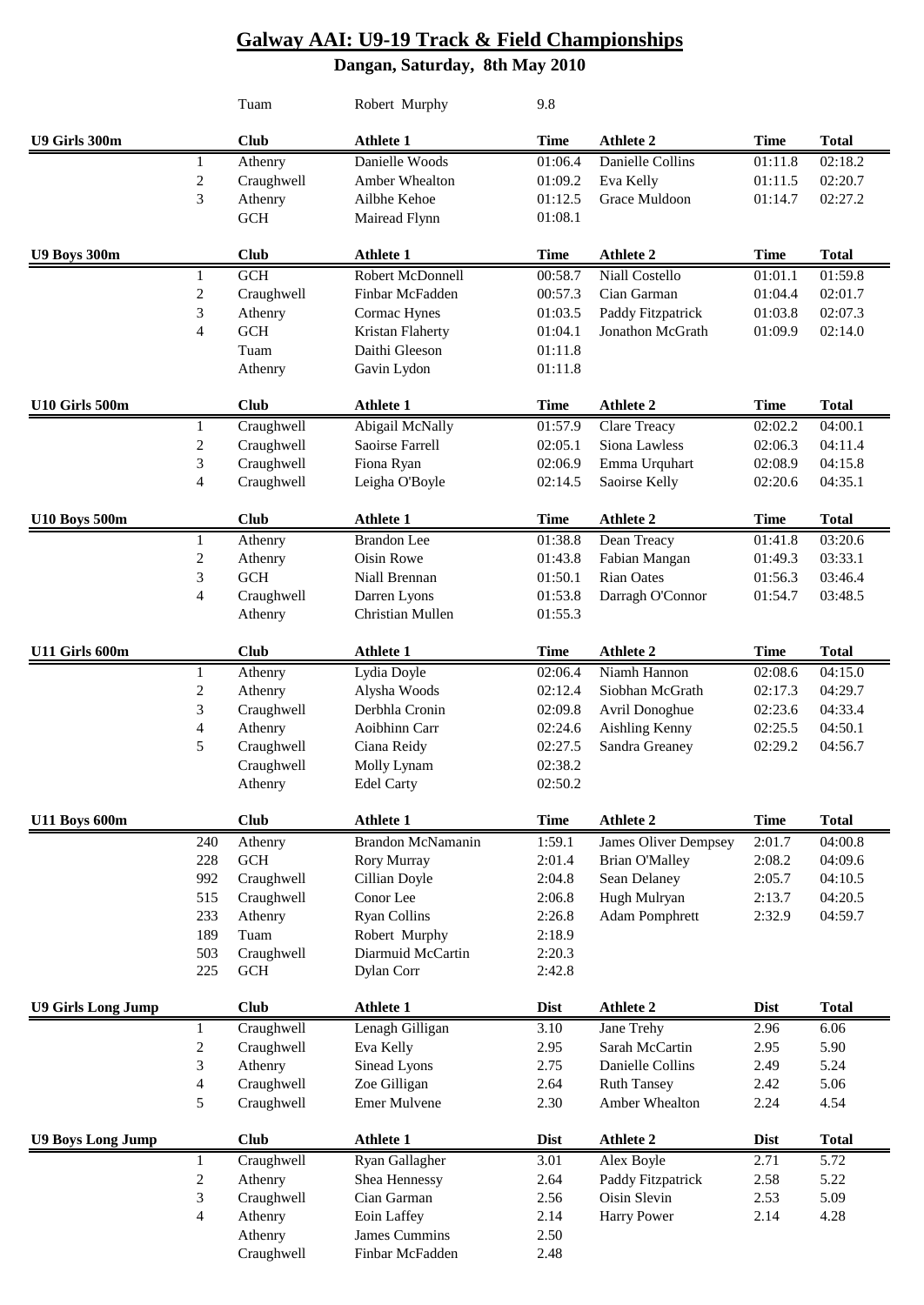### **Galway AAI: U9-19 Track & Field Championships Dangan, Saturday, 8th May 2010**

|                            |                | Tuam                  | Daithi Gleeson                 | 2.30        |                       |             |              |
|----------------------------|----------------|-----------------------|--------------------------------|-------------|-----------------------|-------------|--------------|
| <b>U10 Girls Long Jump</b> |                | <b>Club</b>           | <b>Athlete 1</b>               | <b>Dist</b> | <b>Athlete 2</b>      | <b>Dist</b> | <b>Total</b> |
|                            | $\mathbf{1}$   | Athenry               | Tino Laton                     | 3.29        | Sarah Gilhooly        | 3.14        | 6.43         |
|                            | $\sqrt{2}$     | Craughwell            | Claire Broderick               | 3.24        | Siona Lawless         | 3.17        | 6.41         |
|                            | $\mathfrak{Z}$ | Craughwell            | <b>Tara Slattery</b>           | 2.96        | <b>Tara Kealy</b>     | 2.94        | 5.90         |
|                            | $\overline{4}$ | Craughwell            | Erin Nevin                     | 2.94        | Caoimhe Allen         | 2.90        | 5.84         |
|                            | 5              | Craughwell            | Fiona Ryan                     | 2.85        | Niamh Treacy          | 2.85        | 5.70         |
|                            | 6              | Craughwell            | Beth Sullivan                  | 2.82        | Siona McArdle         | 2.64        | 5.46         |
|                            | 7              | Craughwell            | Clare Treacy                   | 2.61        | Emma Urquhart         | 2.59        | 5.20         |
|                            | 8              | Craughwell            | <b>Tara Stephens</b>           | 2.59        | Sarah Callinan        | 2.56        | 5.15         |
|                            | 9              | Craughwell            | Tara Farrell                   | 2.45        | Leigha O'Boyle        | 2.39        | 4.84         |
|                            |                | Athenry               | Eniola Laton                   | 2.66        |                       |             |              |
|                            |                | Craughwell            | Jordan Slattery                | 2.35        |                       |             |              |
| <b>U10 Boys Long Jump</b>  |                | <b>Club</b>           | <b>Athlete 1</b>               | <b>Dist</b> | <b>Athlete 2</b>      | <b>Dist</b> | <b>Total</b> |
|                            | $\mathbf{1}$   | Athenry               | Aubrey O'Brien                 | 3.52        | Michael Coleman       | 3.23        | 6.75         |
|                            | $\sqrt{2}$     | Craughwell            | Michael McFadden               | 3.47        | David McDonnell       | 3.06        | 6.53         |
|                            | 3              | GCH                   | Chukwuemcka Asoyne             | 3.17        | <b>Rian Oates</b>     | 3.05        | 6.22         |
|                            | $\overline{4}$ | Craughwell            | Cathal Bryan                   | 2.89        | Cathal Walsh          | 2.76        | 5.65         |
|                            | 5              | Craughwell            | Jack Burke                     | 2.74        | Luke Geraghty         | 2.70        | 5.44         |
|                            | 6              | Athenry               | Cian Kelly                     | 2.78        | Christian Mullen      | 2.48        | 5.26         |
|                            | 7              | Craughwell            | Vincent Boyle                  | 2.64        | Darragh O'Connor      | 2.53        | 5.17         |
|                            | 8              | Craughwell            | Oisin Nevin                    | 2.48        | Adam Cunniffe         | 2.25        | 4.73         |
|                            |                | GCH                   | Niall Brennan                  | 2.96        |                       |             |              |
| <b>U11 Girls Long Jump</b> |                | <b>Club</b>           | <b>Athlete 1</b>               | <b>Dist</b> | <b>Athlete 2</b>      | <b>Dist</b> | <b>Total</b> |
|                            | $\mathbf{1}$   | GCH                   | Cliona Ni Chochlain            | 3.35        | Saoirse Flynn         | 3.21        | 6.56         |
|                            | $\sqrt{2}$     | Craughwell            | Aoife Walsh                    | 3.23        | Ciana Reidy           | 2.99        | 6.22         |
|                            | $\mathfrak{Z}$ | Craughwell            | Laura Cunningham               | 2.98        | Cari Bryan            | 2.91        | 5.89         |
|                            | $\overline{4}$ | Craughwell            | Aoife Raftery                  | 2.83        | Caoimhe O'Donoghue    | 2.80        | 5.63         |
|                            | $\sqrt{5}$     | GCH                   | Naomi Whyte                    | 2.87        | Rita Lahue            | 2.51        | 5.38         |
|                            | 6              | Craughwell            | Ciara Murphy                   | 2.68        | Jade Connolly         | 2.63        | 5.31         |
|                            | 7              | Craughwell            | Shauna Tobin                   | 2.52        | Saoirse Burke         | 2.47        | 4.99         |
|                            | 9              | Craughwell            | Sarah Slevin                   | 2.46        | Caoilin Milton        | 2.38        | 4.84         |
|                            | 10             | Craughwell            | Nessa Schukat                  | 2.37        | Saoirse Coppinger     | 2.25        | 4.62         |
|                            | 11             | Craughwell            | Sarah Phillips                 | 2.17        | Daire Quill           | 1.92        | 4.09         |
|                            | 12             |                       |                                |             |                       |             |              |
|                            |                | Craughwell<br>Athenry | Sandra Greaney<br>Kiishi Laton | 2.42        | Iona Budge            |             |              |
|                            |                |                       |                                |             |                       |             |              |
| <b>U11 Boys Long Jump</b>  |                | <b>Club</b>           | <b>Athlete 1</b>               | <b>Dist</b> | <b>Athlete 2</b>      | <b>Dist</b> | <b>Total</b> |
|                            | 1              | Craughwell            | Peter Martin                   | 3.68        | Daniel Callanan-Forde | 3.48        | 7.16         |
|                            | $\sqrt{2}$     | Craughwell            | Sean Delaney                   | 3.40        | Jerry Keary           | 3.40        | 6.80         |
|                            | $\mathfrak{Z}$ | Craughwell            | Hugh Mulryan                   | 3.26        | Cillian Doyle         | 3.17        | 6.43         |
|                            | 4              | Craughwell            | Mark O'Brien                   | 3.15        | Conor Callaghan       | 3.10        | 6.25         |
|                            | $\sqrt{5}$     | $GCH$                 | Rory Murray                    | 3.18        | Liam Brannigan        | 3.01        | 6.19         |
|                            | 6              | Athenry               | Sean Cunningham                | 3.06        | <b>Cathal Hynes</b>   | 3.01        | 6.07         |
|                            | 7              | Craughwell            | Luke Evans                     | 2.94        | Diarmuid McCartin     | 2.74        | 5.68         |
|                            | $\,8\,$        | Athenry               | Nathan Healy                   | 2.95        | <b>Ryan Collins</b>   | 2.41        | 5.36         |
|                            | 9              | Craughwell            | Luke Egan                      | 2.54        | Brian Gillen          | 2.25        | 4.79         |
|                            | 10             | Craughwell            | Cathal Farrell                 | 2.21        | Oisin Keating         | 1.96        | 4.17         |
|                            |                | GCH                   | Cormac Hennessy                | 2.85        |                       |             |              |
| <b>U9 Girls Ball Throw</b> |                | <b>Club</b>           | <b>Athlete 1</b>               | <b>Dist</b> | <b>Athlete 2</b>      | <b>Dist</b> | <b>Total</b> |
|                            |                | 1 Athenry             | Danielle Collins               | 11.77       | Sinead Lyons          | 8.55        | 20.32        |
| <b>U9 Boys Ball Throw</b>  |                | <b>Club</b>           | Athlete 1                      | <b>Dist</b> | <b>Athlete 2</b>      | <b>Dist</b> | <b>Total</b> |
|                            | 1              | Athenry               | Eoin Lawless                   | 23.77       | Shea Hennessy         | 15.75       | 39.52        |
|                            | $\mathbf{2}$   | Craughwell            | Alex Evans                     | 20.11       | Alex Boyle            | 18.66       | 38.77        |
|                            | $\mathfrak{Z}$ | Craughwell            | Ryan Gallagher                 | 17.44       | Gavin Surlis          | 11.91       | 29.35        |
|                            |                | Tuam                  | Daithi Gleeson                 | 10.91       |                       |             |              |
|                            |                |                       |                                |             |                       |             |              |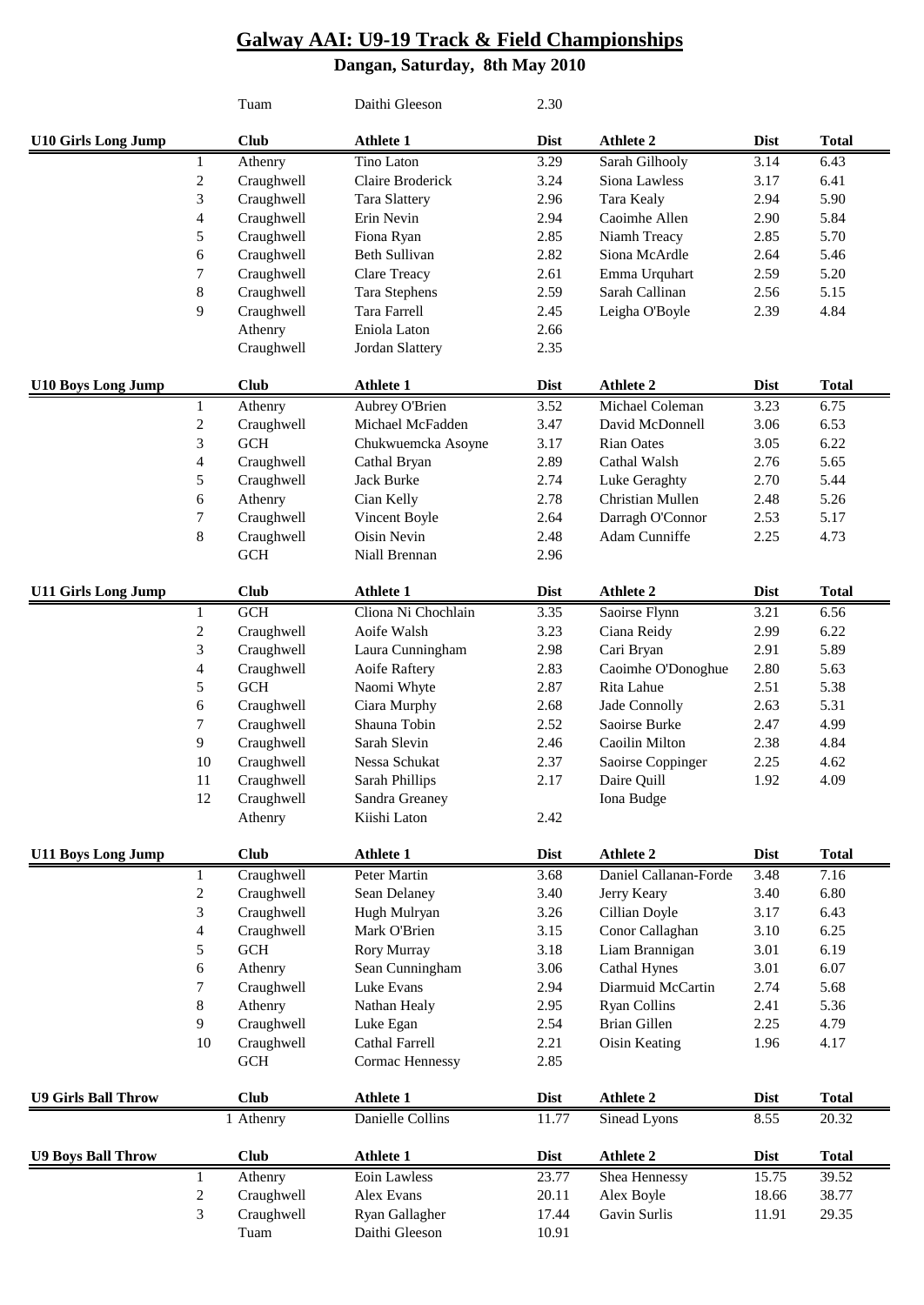#### **Dangan, Saturday, 8th May 2010 U10 Girls Ball Throw Club Athlete 1 Dist Athlete 2 Dist Total** 1 Craughwell Erin Nevin 17.04 Abigail McNally 16.92 33.96 2 Craughwell Sarah Callinan 16.14 Saoirse Farrell 13.02 29.16 3 Craughwell Jordan Slattery 12.92 Niamh Treacy 10.09 23.01 4 Athenry Caoilfinn Hennessy 11.03 Kate O'Hara 10.86 21.89 Craughwell Saoirse Kelly 9.73 **U10 Boys Ball Throw Club Athlete 1 Dist Athlete 2 Dist Total** 1 Craughwell Dean Moran 27.88 Cathal Bryan 23.71 51.59 2 Craughwell Oisin Nevin 17.15 Luke Geraghty 16.44 33.59 3 Athenry Christian Mullen 17.22 Dean Treacy 13.62 30.84 GCH Chukwuemcka Asoyne 18.23 Craughwell Adam Cuniffe 14.94 Athenry Fabian Mangan 11.59 **U11 Girls Ball Throw Club Athlete 1 Dist Athlete 2 Dist Total** 1 Craughwell Aoife Raftery 19.00 Jade Connolly 15.19 34.19 2 Craughwell Shauna Tobin 12.93 Lauren Gilligan 11.66 24.59 Craughwell Daire Quill 9.78 **U11 Boys Ball Throw Club Athlete 1 Dist Athlete 2 Dist Total** 1 Athenry Cillian Lawless 32.53 Adam Pomphrett 25.53 58.06 2 Craughwell Stephen O'Connor 29.25 Mark O'Brien 25.15 54.40 3 Tuam Robert Murphy 35.47 Darragh Wilson 14.94 50.41 4 Craughwell Oisin Keating 24.63 Brian Gillen 21.74 46.37 5 Athenry Nathan Healy 21.70 Cathal Hynes 19.81 41.51 6 Craughwell Conor Lee 21.24 Cathal Farrell 18.79 40.03 **4x100m Club Team Members Time** U9 Girls 1 Craughwell A 01:17.1 2 Craughwell B 01:18.1 3 Athenry 01:18.4 U9 Boys 1 Craughwell 2011 1.8 and 1.11.8 2 GCH 01:12.2 3 Athenry 01:12.6 U10 Girls 1 Craughwell A 2 Athenry 3 Craughwell B 4 Craughwell C 5 Craughwell D U10 Boys 1 Athenry A 01:05.8 2 Craughwell A 01:07.3 3 GCH 01:09.4 4 Athenry B 01:12.2 5 Craughwell B 01:17.1 6 Craughwell C 01:18.4 U11 Girls 1 Athenry A 01:02.2  $2 \qquad \text{GCH}$  01:03.4 3 Craughwell A 01:05.2 4 Craughwell B 01:05.6 5 Craughwell C 01:09.8 6 Athenry B  $01:13.7$ 7 Craughwell D 01:15.3 8 Craughwell E  $\qquad 01:19.3$ U11 Boys 1 Athenry A 01:02.2 2 Craughwell A 01:03.1  $3$  Craughwell B  $01:03.4$ 4 GCH 01:05.1

**Galway AAI: U9-19 Track & Field Championships**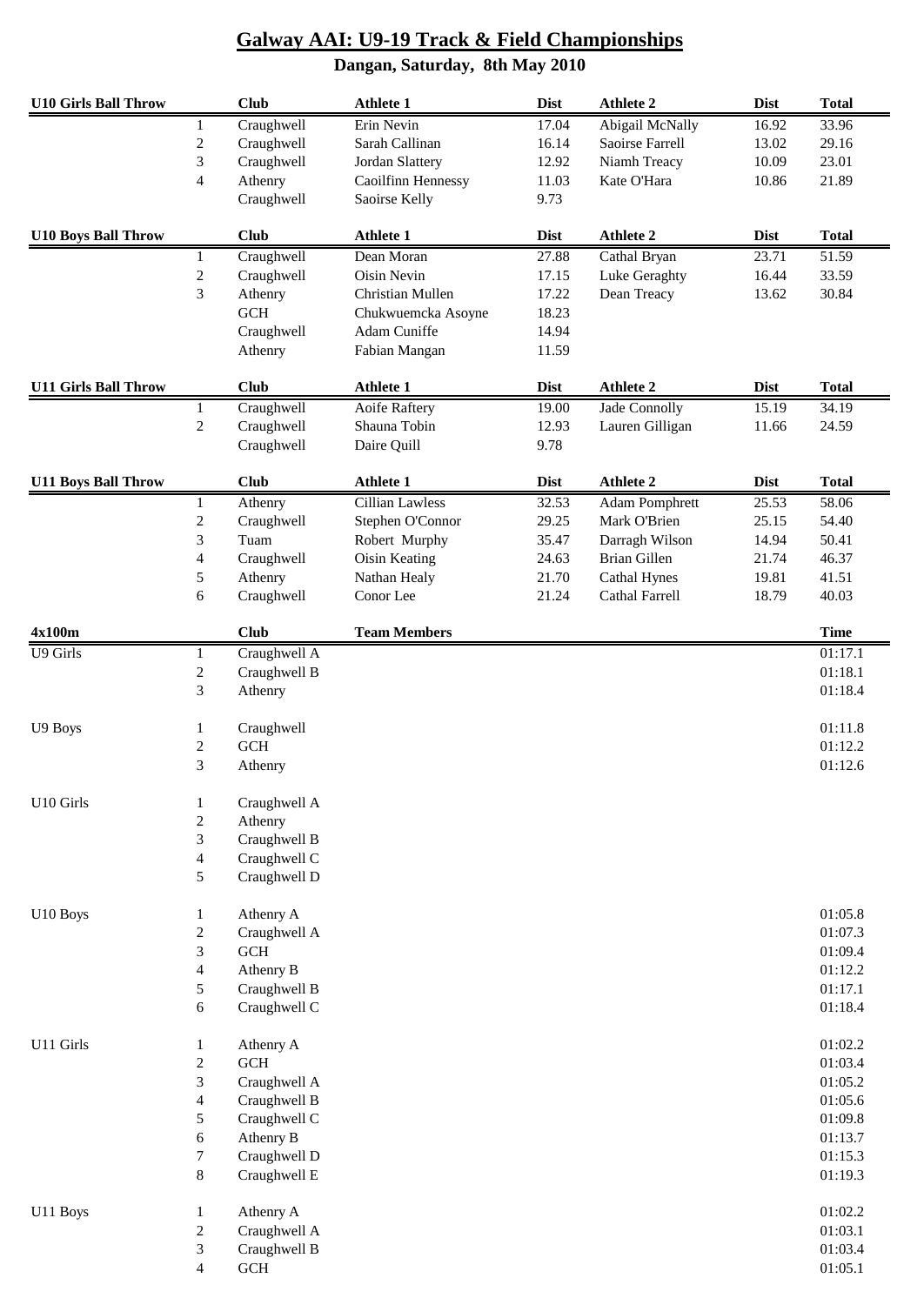- $5$  Athenry B 01:05.4
- $6$  Craughwell C  $01:09.8$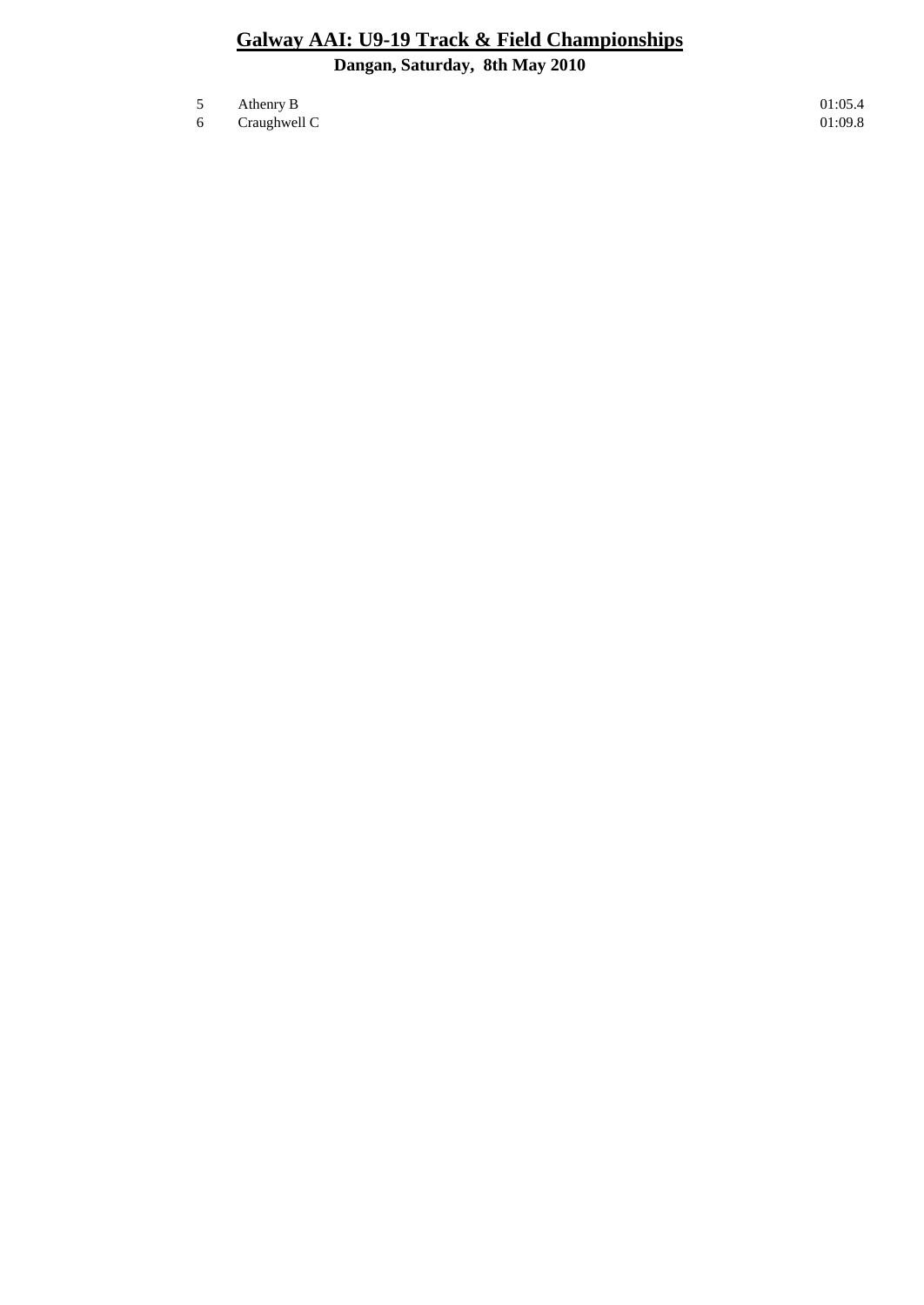| Pos            | U12 Girls 60m            | <b>Club</b> | <b>Time</b> | Pos                     | U12 Boys 60m           | <b>Club</b>          | <b>Time</b> |
|----------------|--------------------------|-------------|-------------|-------------------------|------------------------|----------------------|-------------|
| $\mathbf{1}$   | Emma Connolly            | GCH         | 8.3         | $\mathbf{1}$            | Isi Richard            | Craughwell           | 8.1         |
| 2              | Roisin Flynn             | <b>GCH</b>  | 8.6         | $\boldsymbol{2}$        | Luke O'Shaughnessy     | <b>GCH</b>           | 8.3         |
| 3              | Sarah McDonald           | <b>GCH</b>  | 9.1         | 3                       | <b>Jack Dempsey</b>    | <b>GCH</b>           | 8.3         |
| Pos            | U13 Girls 80m            | <b>Club</b> | <b>Time</b> | Pos                     | U13 Boys 80m           | <b>Club</b>          | <b>Time</b> |
| $\mathbf{1}$   | <b>Tara McNally</b>      | Craughwell  | 10.80       |                         | John Mahon             | <b>GCH</b>           | 11.1        |
| 2              | Sinead Minihan           | <b>GCH</b>  | 11.40       |                         | Niall Kenny            | Athenry              | 11.4        |
| 3              | Grainne McDaid           | Craughwell  | 11.90       |                         | Aaron O'Halloran       | <b>GCH</b>           | 12.1        |
| 4              |                          | Athenry     | 12.4        |                         |                        |                      |             |
| Pos            | U14 Girls 100m           | <b>Club</b> | <b>Time</b> | Pos                     | <b>U14 Boys 100m</b>   | <b>Club</b>          | <b>Time</b> |
| $\mathbf{1}$   | Laura Ann Costello       | <b>GCH</b>  | 12.8        | $\mathbf{1}$            | Stephen Coleman        | Athenry              | 9.8         |
| $\overline{c}$ | Sinead Treacy            | Craughwell  | 13.4        | $\boldsymbol{2}$        | Aidan Conneely         | Craughwell           | 10.1        |
| 3              | Ashling Ni Fhlatharta    | <b>GCH</b>  | 13.9        | 3                       | Kelvin Olayemi         | Craughwell           | 10.2        |
| 4              | Amy Duggan               |             | 14.4        | 4                       | Evan Quirke            | Athenry              | 10.7        |
| Pos            | <b>U15 Girls 100m</b>    | <b>Club</b> | <b>Time</b> | Pos                     | <b>U15 Boys 100m</b>   | <b>Club</b>          | <b>Time</b> |
| $\mathbf{1}$   | Claire Ryder             | Craughwell  | 12.6        | $\mathbf{1}$            | Simon O'Shaughnessy    | <b>GCH</b>           | 12.1        |
| $\overline{c}$ | Alannah Lally            | <b>GCH</b>  | 12.9        | 2                       | Harley Kelly           | <b>GCH</b>           | 12.6        |
| 3              | Ciara Holian             | <b>GCH</b>  | 13.5        | 3                       | Mark Kennedy           |                      | 13.0        |
| 4              | Emma Grady               | Athenry     | 13.9        | 4                       | Owen McDonnell         | <b>GCH</b>           | 13.4        |
|                |                          |             |             | 5                       | Oisin Cunningham       | <b>GCH</b>           | 14.5        |
| Pos            | <b>U16/17 Girls 100m</b> | <b>Club</b> | <b>Time</b> | Pos                     | U16/17 Boys 100m       | <b>Club</b>          | <b>Time</b> |
| $\mathbf{1}$   | Deirdre Lally            | GCH         | 12.6        | 1                       | Ronan Dobey            | GCH                  | 11.3        |
| $\overline{c}$ | Jane Lydon               | <b>GCH</b>  | 12.9        | $\overline{\mathbf{c}}$ | <b>Ben Cooney</b>      | <b>GCH</b>           | 11.3        |
| 3              | Caoimhe Esslemont        | <b>GCH</b>  | 13.4        | 3                       | Darragh Whyte          | <b>GCH</b>           | 11.7        |
| 4              | Michelle Higgins         | Athenry     | 13.8        |                         |                        |                      |             |
| 5              | <b>Eleanor Whyte</b>     | <b>GCH</b>  | 14.1        |                         |                        |                      |             |
| Pos            | <b>U18/19 Girls 100m</b> | <b>Club</b> | <b>Time</b> | Pos                     | U18/19 Boys 100m       | <b>Club</b>          | <b>Time</b> |
| 1              | Amy Rohan                | <b>GCH</b>  | 12.3        | 1                       | Ronan Kelly            | <b>GCH</b>           | 11.1        |
|                |                          |             |             | $\boldsymbol{2}$        | Ronan Coyle            | <b>GCH</b>           | 11.2        |
|                |                          |             |             | 3                       | Shane Maloney          | <b>GCH</b>           | 11.5        |
| Pos            | U14 Girls 200m           | <b>Club</b> | <b>Time</b> | Pos                     | <b>U14 Boys 200m</b>   | Club                 | Time        |
| $\mathbf{1}$   | Laura Ann Costello       | GCH         | 26.7        | $\mathbf{1}$            | <b>Stephen Coleman</b> | Athenry              | 25.7        |
| 2              | Sinead Treacy            | Craughwell  | 27.9        | $\overline{\mathbf{c}}$ | <b>Aidan Conneely</b>  | Craughwell           | 26.7        |
| 3              | Ashling Ni Flathartha    | <b>GCH</b>  | 29.1        | 3                       | Kelvin Olayemi         | Craughwell           | 27.1        |
|                |                          |             |             |                         |                        |                      |             |
| Pos            | <b>U15 Girls 200m</b>    | <b>Club</b> | <b>Time</b> | Pos                     | <b>U15 Boys 200m</b>   | <b>Club</b>          | <b>Time</b> |
| $\mathbf{1}$   | Claire Ryder             | Craughwell  | 27.4        | $\mathbf{1}$            | Simon Shaughnessy      | GCH                  | 25.9        |
| 2              | Roisin Dobey             | <b>GCH</b>  | 27.8        | 2                       | <b>Harley Kelly</b>    | <b>GCH</b>           | 26.7        |
| 3              | Sorcha Minihan           | GCH         | 30.1        | Pos                     | U16/17 Boys 200m       | <b>Club</b>          | <b>Time</b> |
| Pos            | <b>U16/17 Girls 200m</b> | <b>Club</b> | <b>Time</b> | $\mathbf{1}$            | <b>Ben Cooney</b>      | <b>GCH</b>           | 22.9        |
| $\mathbf{1}$   | Deirdre Lally            | GCH         | 27.1        | $\overline{\mathbf{c}}$ | Ronan Dobey            | $\operatorname{GCH}$ | 23.2        |
| 2              | Jane Lydon               | GCH         | 27.8        | 3                       | Darragh Whyte          | GCH                  | 23.8        |
| 3              | Maria McNamara           | Craughwell  | 28.4        | 4                       | Sean Kyne              | $\operatorname{GCH}$ | 24.3        |
|                |                          |             |             |                         |                        |                      |             |

| Pos            | U12 Boys 60m                         | <b>Club</b>       | <b>Time</b>       |
|----------------|--------------------------------------|-------------------|-------------------|
| 1              | Isi Richard                          | Craughwell        | 8.1               |
| $\overline{c}$ | Luke O'Shaughnessy                   | <b>GCH</b>        | 8.3               |
| 3              | <b>Jack Dempsey</b>                  | <b>GCH</b>        | 8.3               |
|                |                                      |                   |                   |
| Pos            | U13 Boys 80m                         | <b>Club</b>       | <b>Time</b>       |
|                | John Mahon                           | <b>GCH</b>        | 11.1              |
|                | Niall Kenny                          | Athenry           | 11.4              |
|                | Aaron O'Halloran                     | <b>GCH</b>        | 12.1              |
|                |                                      |                   |                   |
| Pos            | <b>U14 Boys 100m</b>                 | <b>Club</b>       | Time              |
| $\mathbf{1}$   | Stephen Coleman                      | Athenry           | 9.8               |
| $\overline{c}$ | <b>Aidan Conneely</b>                | Craughwell        | 10.1              |
| 3              | Kelvin Olayemi                       | Craughwell        | 10.2              |
| $\overline{4}$ | Evan Quirke                          | Athenry           | 10.7              |
|                |                                      |                   |                   |
| Pos            | <b>U15 Boys 100m</b>                 | <b>Club</b>       | <b>Time</b>       |
| $\mathbf{1}$   | Simon O'Shaughnessy                  | $\overline{GCH}$  | 12.1              |
| $\overline{c}$ | <b>Harley Kelly</b>                  | <b>GCH</b>        | 12.6              |
| 3              | Mark Kennedy                         |                   | 13.0              |
| $\overline{4}$ | Owen McDonnell                       | <b>GCH</b>        | 13.4              |
| 5              | Oisin Cunningham                     | <b>GCH</b>        | 14.5              |
|                |                                      |                   |                   |
| Pos            | U16/17 Boys 100m                     | Club              | <b>Time</b>       |
| 1              | Ronan Dobey                          | <b>GCH</b>        | 11.3              |
| $\overline{c}$ | <b>Ben Cooney</b>                    | <b>GCH</b>        | 11.3              |
| 3              | Darragh Whyte                        | <b>GCH</b>        | 11.7              |
|                |                                      |                   |                   |
|                |                                      |                   |                   |
|                |                                      |                   |                   |
|                |                                      |                   |                   |
| Pos            | <b>U18/19 Boys 100m</b>              | <b>Club</b>       | Time              |
| 1              | Ronan Kelly                          | <b>GCH</b>        | $11.\overline{1}$ |
| $\overline{c}$ | Ronan Coyle                          | <b>GCH</b>        | 11.2              |
| 3              | <b>Shane Maloney</b>                 | <b>GCH</b>        | 11.5              |
|                |                                      |                   |                   |
| Pos            | <b>U14 Boys 200m</b>                 | <b>Club</b>       | Time              |
| $\mathbf{1}$   | Stephen Coleman                      | Athenry           | 25.7              |
| $\overline{c}$ | Aidan Conneely                       | Craughwell        | 26.7              |
| 3              | Kelvin Olayemi                       | Craughwell        | 27.1              |
| Pos            | <b>U15 Boys 200m</b>                 | <b>Club</b>       | <b>Time</b>       |
| 1              | Simon Shaughnessy                    | <b>GCH</b>        | $\overline{25.9}$ |
| 2              | Harley Kelly                         | <b>GCH</b>        | 26.7              |
|                |                                      |                   |                   |
| Pos            | U16/17 Boys 200m                     | <b>Club</b>       | <b>Time</b>       |
| 1              | <b>Ben Cooney</b>                    | GCH               | 22.9              |
| 2              | Ronan Dobey                          | <b>GCH</b>        | 23.2              |
| $\overline{3}$ | Darragh Whyte                        | GCH               | 23.8              |
| $\overline{4}$ | Sean Kyne                            | GCH               | 24.3              |
|                |                                      |                   |                   |
| Pos            | U18/19 Boys 200m                     | <b>Club</b>       | Time              |
| 1              | Ronan Kelly                          | <b>GCH</b>        | 23.1              |
| $\overline{c}$ | Shane Maloney                        | GCH               | 23.9              |
| 3              | Shane Reilly                         | East Galway       | 25.2              |
| Pos            |                                      | <b>Club</b>       | <b>Time</b>       |
| 1              | U16/17 Boys 400m                     |                   |                   |
| $\overline{c}$ | Anthony Hebron<br><b>Shane Fahey</b> | <b>GCH</b><br>GCH | 52.1<br>55.6      |
|                |                                      |                   |                   |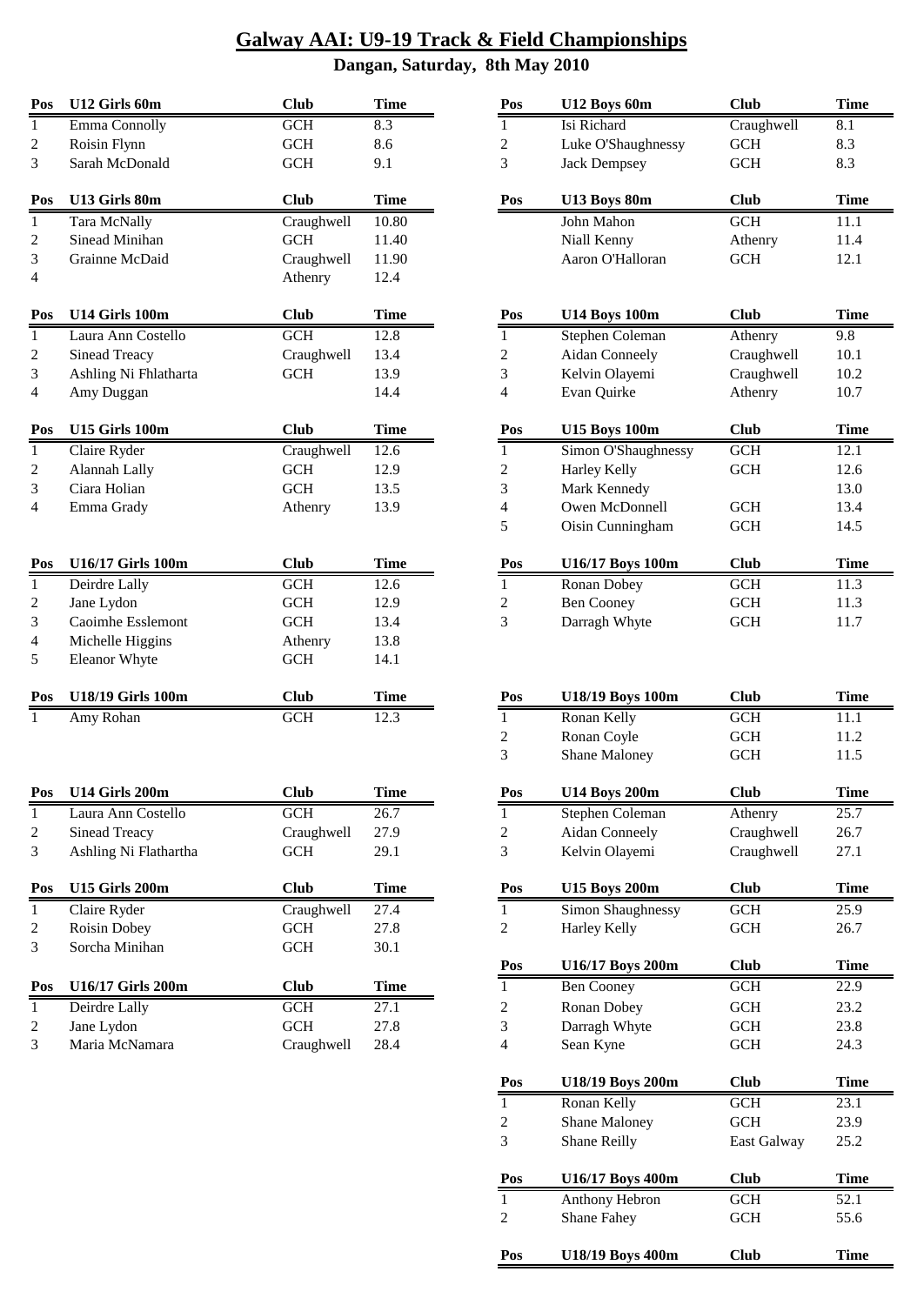| Pos            | U12 Girls 600m  | Club       | <b>Time</b> | Pos            | U12 Boys 600m                                  | <b>Club</b> | Time   |
|----------------|-----------------|------------|-------------|----------------|------------------------------------------------|-------------|--------|
|                | Shannon Lee     | Athenry    | 1.58.6      |                | Isi Richards                                   | Craughwell  | 1.53.2 |
| 2              | Sarah McDonald  | GCH        | 2.00.1      | 2              | James Cahalane                                 | Craughwell  | 1.55.9 |
| 3              | Roisin Flynn    | GCH        | 2.02.1      | 3              | Sean Coleman                                   | Athenry     | 1.57.5 |
| $\overline{4}$ | Derbhaile Walsh | Craughwell | 2.05.9      | $\overline{4}$ | Liam Moran                                     | Craughwell  | 2.00.3 |
| 5              | Aoife Greene    | Craughwell | 2.08.4      | 5              | Sam McArdle                                    | Craughwell  | 2.04.4 |
| 6              | Maeve Hughes    | <b>GCH</b> | 2.10.6      | 6              | Luke O'Shaughnessy                             | <b>GCH</b>  | 2.08.9 |
|                | Ruth Cunningham | <b>GCH</b> | 2.14.8      |                | Peadar O'Flaherty                              | <b>GCH</b>  | 2.09.9 |
|                |                 |            |             | $\Omega$       | $\mathbf{L}$ and $\mathbf{L}$ and $\mathbf{L}$ | CCTI        | 211    |

| Pos | U13 Girls 600m | `lub       | Time   | Pos | <b>U13 Boys 600m</b> | `lub       | <b>Time</b> |
|-----|----------------|------------|--------|-----|----------------------|------------|-------------|
|     | Rachel O'Brien | Athenry    | .55.2  |     | Jack Fitzpatrick     | Athenry    | l.48.8      |
|     | Grainne McDaid | Craughwell | 1.59.1 | ∸   | John Maher           | GCH        | l.50.8      |
|     | Sinead Minihan | GCH        | 2.09.2 |     | Oisin Doyle          | Craughwell | 1.51.9      |

| Pos | U14 Girls 800m           | <b>Club</b> | Time        | Pos | <b>U14 Boys 800m</b>    | <b>Club</b> | Time   |
|-----|--------------------------|-------------|-------------|-----|-------------------------|-------------|--------|
|     | Maeve Brannigan          | <b>GCH</b>  | 2.30.2      |     | Jamie Spellman          | Craughwell  | 2.25.4 |
| 2   | Siobhan Connolly         | Craughwell  | 2.47.8      | 2   | Keegan Kelly            | <b>GCH</b>  | 2.31.5 |
| 3   | Ashling Ni Flatharta     | <b>GCH</b>  | 2.54.3      | 3   | Calum McClaren          | <b>GCH</b>  | 2.46.6 |
| Pos | U15 Girls 800m           | <b>Club</b> | <b>Time</b> | Pos | <b>U15 Boys 800m</b>    | <b>Club</b> | Time   |
|     | Alanna Lally             | <b>GCH</b>  | 2.25.4      |     | Conor Gillen            | Craughwell  | 2.23.1 |
| 2   | Lorna Hannon             | Athenry     | 2.33.2      | 2   | Owen McDonnell          | <b>GCH</b>  | 2.38.8 |
| 3   | Roisin Dobey             | <b>GCH</b>  | 2.36.6      |     |                         |             |        |
| 4   | Elizabeth Maher          | <b>GCH</b>  | 2.48.4      |     |                         |             |        |
| Pos | <b>U16/17 Girls 800m</b> | <b>Club</b> | Time        | Pos | U16/17 Boys 800m        | <b>Club</b> | Time   |
|     | Linda Porter             | Craughwell  | 2.23.6      |     | Shane Fahey             | <b>GCH</b>  | 2:09.9 |
| 2   | Michelle Maher           | <b>GCH</b>  | 2.24.9      | 2   | Finn Stoneman           | Craughwell  | 2:18.6 |
| 3   | Katie O'Donoghue         | Craughwell  | 2.34.5      | 3   | Pádraic Tobin           | Craughwell  | 2:19.1 |
|     |                          |             |             | 4   | Adrian Hardiman         | <b>GCH</b>  | 2:22.1 |
| Pos | <b>U18/19 Girls 800m</b> | <b>Club</b> | <b>Time</b> | Pos | <b>U18/19 Boys 800m</b> | <b>Club</b> | Time   |

| Pos | <b>U14 Girls 1500m</b> | <b>Club</b> | Time        | Pos | <b>U14 Boys 1500m</b> | <b>Club</b> | <b>Time</b> |
|-----|------------------------|-------------|-------------|-----|-----------------------|-------------|-------------|
|     | Ciara Greene           | Craughwell  | 5.35.7      |     | Damien O'Boyle        | Craughwell  | 5.03.1      |
| 2   | Katie Donohue          | Craughwell  | 5.46.5      | 2   | Jamie Spellman        | Craughwell  | 5.06.9      |
| 3   | Tara Healy             | <b>GCH</b>  | 6.13.6      |     |                       |             |             |
| Pos | <b>U15 Girls 1500m</b> | <b>Club</b> | <b>Time</b> | Pos | <b>U15 Boys 1500m</b> | <b>Club</b> | <b>Time</b> |
|     | Allanna Lally          | GCH         | 5.20.8      |     | Conor Gillen          | Craughwell  | 4.50.3      |
| 2   | Lorna Hannon           | Athenry     | 5.26.2      | 2   | Keelan Ryan           | Craughwell  | 5.08.4      |
| 3   | Derbhla Maloney        | Craughwell  | 5.47.8      | 3   | <b>Matthew Moran</b>  | Craughwell  | 5.10.3      |
| 4   | Elizabeth Maher        | <b>GCH</b>  | 5.56.9      |     |                       |             |             |
| Pos | U16/17 Girls 1500m     | <b>Club</b> | <b>Time</b> | Pos | U16/17 Boys 1500m     | <b>Club</b> | <b>Time</b> |
|     | Michelle Maher         | <b>GCH</b>  | 5.17.6      |     | Finn Stoneman         | Craughwell  | 4.43.3      |
| 2   | Muireann Maloney       | Craughwell  | 5.31.0      | 2   | Cian Corcoran         | <b>GCH</b>  | 4.43.6      |
| 3   | Laura Porter           | Craughwell  | 5.49.1      | 3   | Adrian Hardiman       | <b>GCH</b>  | 4.59.7      |

| $\mathbf{1}$   | Ronan Kelly             | <b>GCH</b>  | 52.1        |
|----------------|-------------------------|-------------|-------------|
| Pos            | <b>U12 Boys 600m</b>    | <b>Club</b> | Time        |
| 1              | Isi Richards            | Craughwell  | 1.53.2      |
| 2              | James Cahalane          | Craughwell  | 1.55.9      |
| 3              | Sean Coleman            | Athenry     | 1.57.5      |
| $\overline{4}$ | Liam Moran              | Craughwell  | 2.00.3      |
| 5              | Sam McArdle             | Craughwell  | 2.04.4      |
| 6              | Luke O'Shaughnessy      | <b>GCH</b>  | 2.08.9      |
| 7              | Peadar O'Flaherty       | <b>GCH</b>  | 2.09.9      |
| 8              | <b>Jack Dempsey</b>     | <b>GCH</b>  | 2.11.6      |
| 9              | <b>Adam Healy</b>       | <b>GCH</b>  | 2.12.1      |
|                |                         |             |             |
| Pos            | <b>U13 Boys 600m</b>    | <b>Club</b> | Time        |
| 1              | <b>Jack Fitzpatrick</b> | Athenry     | 1.48.8      |
| $\overline{c}$ | John Maher              | <b>GCH</b>  | 1.50.8      |
| 3              | Oisin Doyle             | Craughwell  | 1.51.9      |
| 4              | Niall Kenny             | Athenry     | 1.53.1      |
| 5              | Aaron O'Halloran        | <b>GCH</b>  | 2.03.6      |
| 6              | Keith Whyte             | <b>GCH</b>  | 2.05.1      |
| 7              | Diarmuid Harvey         | Craughwell  | 2.13.3      |
|                |                         |             |             |
| Pos            | <b>U14 Boys 800m</b>    | Club        | Time        |
| 1              | Jamie Spellman          | Craughwell  | 2.25.4      |
| 2              | Keegan Kelly            | <b>GCH</b>  | 2.31.5      |
| 3              | Calum McClaren          | <b>GCH</b>  | 2.46.6      |
|                |                         |             |             |
| Pos            | <b>U15 Boys 800m</b>    | Club        | <b>Time</b> |
| 1              | Conor Gillen            | Craughwell  | 2.23.1      |
| 2              | Owen McDonnell          | <b>GCH</b>  | 2.38.8      |
|                |                         |             |             |
|                |                         |             |             |

| Pos            | U16/17 Boys 800m        | <b>Club</b> | Time   |  |
|----------------|-------------------------|-------------|--------|--|
| 1              | <b>Shane Fahey</b>      | <b>GCH</b>  | 2:09.9 |  |
| $\overline{c}$ | Finn Stoneman           | Craughwell  | 2:18.6 |  |
| 3              | Pádraic Tobin           | Craughwell  | 2:19.1 |  |
| $\overline{4}$ | Adrian Hardiman         | <b>GCH</b>  | 2:22.1 |  |
|                |                         |             |        |  |
| Pos            | <b>U18/19 Boys 800m</b> | Club        | Time   |  |
| 1              | Shane Conway            | East Galway | 2:10.9 |  |
| $\overline{c}$ | John Gillane            | <b>GCH</b>  | 2:17.5 |  |
|                |                         |             |        |  |
| Pos            | <b>U14 Boys 1500m</b>   | <b>Club</b> | Time   |  |
| $\mathbf{1}$   | Damien O'Boyle          | Craughwell  | 5.03.1 |  |
| $\overline{2}$ | Jamie Spellman          | Craughwell  | 5.06.9 |  |
|                |                         |             |        |  |
|                |                         |             |        |  |
|                |                         |             |        |  |
| Pos            | <b>U15 Boys 1500m</b>   | <b>Club</b> | Time   |  |
| $\mathbf{1}$   | Conor Gillen            | Craughwell  | 4.50.3 |  |
| 2              | Keelan Ryan             | Craughwell  | 5.08.4 |  |
| $\mathcal{E}$  | Matthew Moran           | Craughwell  | 5.10.3 |  |
|                |                         |             |        |  |
|                |                         |             |        |  |
| Pos            | U16/17 Boys 1500m       | <b>Club</b> | Time   |  |
| $\mathbf{1}$   | Finn Stoneman           | Craughwell  | 4.43.3 |  |
| $\overline{2}$ | Cian Corcoran           | GCH         | 4.43.6 |  |
| 3              | Adrian Hardiman         | <b>GCH</b>  | 4.59.7 |  |
|                |                         |             |        |  |
| Pos            | U18/19 Boys 1500m       | <b>Club</b> | Time   |  |
| 1              | Keith Fallon            | <b>GCH</b>  | 4.19.9 |  |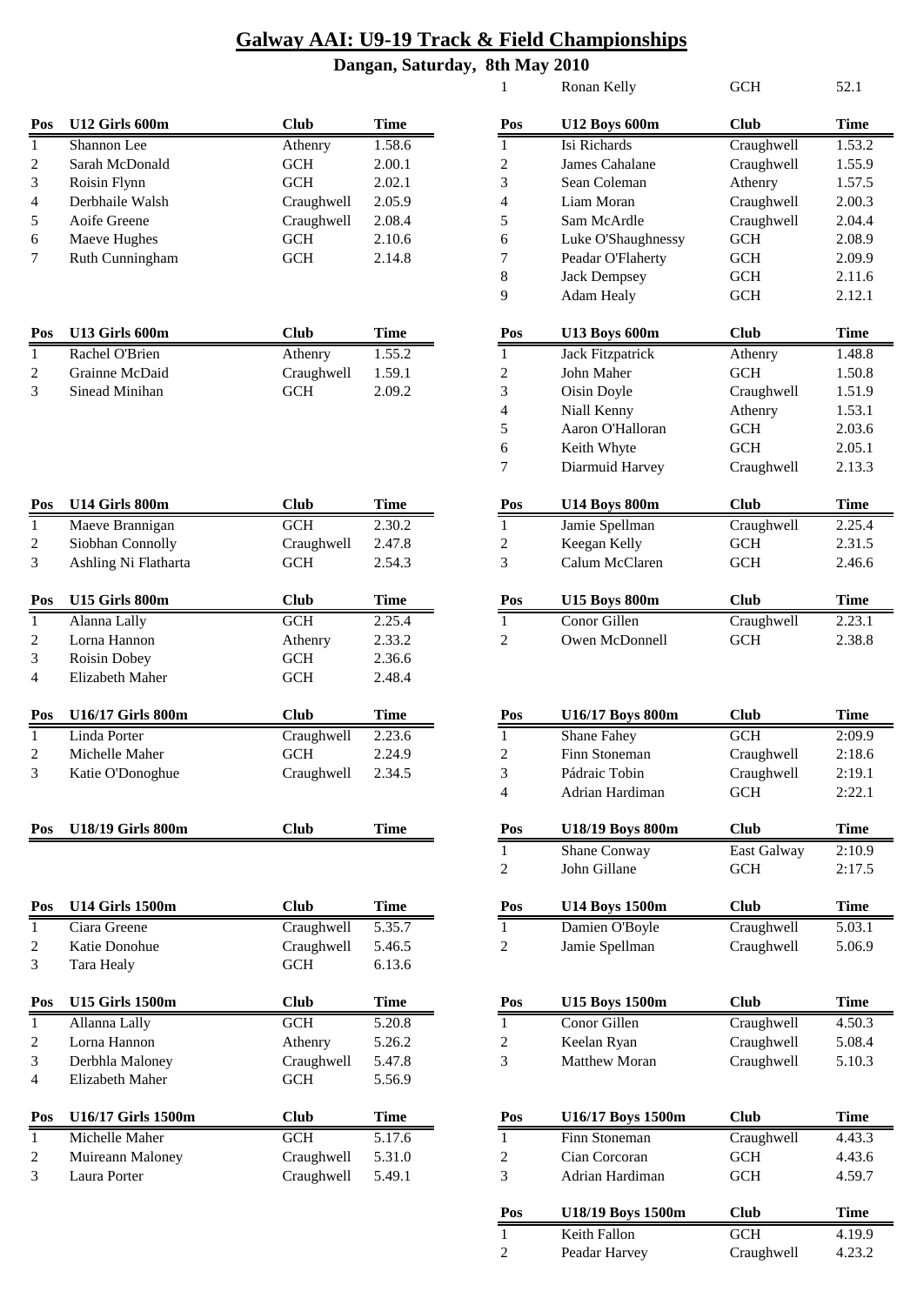|                |                                  |                          |              |              | 3              | Conor O'Brien         | Loughrea    | 4.25.1      |
|----------------|----------------------------------|--------------------------|--------------|--------------|----------------|-----------------------|-------------|-------------|
|                |                                  |                          |              |              | 4              | Alan Byrne            | Craughwell  | 4.26.5      |
| Pos            | <b>U13 Girls 60m Hurdles</b>     | <b>Club</b>              | <b>Time</b>  |              | Pos            | U13 Boys 60m Hurdles  | <b>Club</b> | <b>Time</b> |
| $\mathbf{1}$   | Grace Cahill                     | Athenry                  | 11.3         |              | $\mathbf{1}$   | John Maher            | <b>GCH</b>  | 11.8        |
| $\overline{c}$ | Niamh Keane                      | Athenry                  | 12.1         |              | $\overline{c}$ | Keith Whyte           | <b>GCH</b>  | 12.4        |
| 3              | Eimear Keane                     | Athenry                  | 12.3         |              |                |                       |             |             |
| Pos            | U14 Girls 75m Hurdles            | <b>Club</b>              | <b>Time</b>  |              | Pos            | U14 Boys 75m Hurdles  | <b>Club</b> | <b>Time</b> |
| $\mathbf{1}$   | Laura Ann Costello               | GCH                      | 11.7         |              | $\mathbf{1}$   | Mac Murphy            | Athenry     | 15.7        |
| $\overline{c}$ | <b>Sinead Treacy</b>             | Craughwell               | 14.2         |              |                |                       |             |             |
| 3              | Katie Donohue                    | Craughwell               | 14.6         |              | Pos            | <b>U15 Boys 100mh</b> | <b>Club</b> | <b>Time</b> |
| 4              | Tara Healy                       |                          | 15.4         |              | $\mathbf{1}$   | Harley Kelly          | <b>GCH</b>  | 14.6        |
|                |                                  |                          |              |              | Pos            | <b>U16 Boys 100mh</b> | <b>Club</b> | <b>Time</b> |
|                |                                  |                          |              |              | $\mathbf{1}$   | Sean Kyne             | <b>GCH</b>  | 15.6        |
| Pos            | U18/9 Girls 300m Hurdles         | <b>Club</b>              | <b>Time</b>  |              | Pos            | U16/17 Boys 250mh     | <b>Club</b> | <b>Time</b> |
| 1              | Amy Rohan                        | <b>GCH</b>               | 48.6         |              | 1              | Sean Kyne             | <b>GCH</b>  | 41.9        |
|                |                                  |                          |              |              | $\overline{2}$ | Anthony Hebron        | GCH         | 43.1        |
| Pos            | <b>U12 Girls Long Jump</b>       | <b>Club</b>              | Jump 1       | Jump 2       | Jump 3         | <b>Best</b>           |             |             |
| $\mathbf{1}$   | Emma Gaffney                     | Craughwell               | 3.50         | 3.43         | 3.70           | 3.70                  |             |             |
| $\overline{c}$ | Roisin Flynn                     | GCH                      | 3.66         | $\mathbf X$  | 3.68           | 3.68                  |             |             |
| 3              | Sarah McDonnell                  | $GCH$                    | 3.38         | 3.32         | 3.61           | 3.61                  |             |             |
| 4              | Emma Connolly                    | GCH                      | 3.33         | 3.33         | 3.42           | 3.42                  |             |             |
| 5              | Ruth Cunningham                  | $\operatorname{GCH}$     | $\mathbf X$  | 3.29         | 3.28           | 3.29                  |             |             |
| 6              | Maeve Hughes                     | GCH                      | 3.28         | 2.96         | 3.17           | 3.28                  |             |             |
| 7              | Aine Barber                      | GCH                      | 3.01         | 2.87         | 3.26           | 3.26                  |             |             |
| 8              | Aoife Greene                     | Craughwell               | 3.09         | 2.87         | 3.21           | 3.21                  |             |             |
| 9              | Emily McNamanin                  | Athenry                  | 2.58         | 3.17         | 2.90           | 3.17                  |             |             |
| 10             | Rachel Quirke                    | Craughwell               | $\mathbf X$  | 3.15         | 2.83           | 3.15                  |             |             |
| 11             | Mary Dunphy                      | Craughwell               | 3.06         | 2.56         | 2.35           | 3.06                  |             |             |
| 12             | Shannon Lee                      | Athenry                  | 2.44         | $\mathbf X$  | 2.87           | 2.87                  |             |             |
| 13<br>14       | Ciosa Marchant<br>Katie Stephens | Craughwell<br>Craughwell | 2.61<br>2.61 | 2.66<br>2.52 | 2.00<br>2.51   | 2.66<br>2.61          |             |             |
| Pos            | <b>U12 Boys Long Jump</b>        | <b>Club</b>              | Jump 1       | Jump 2       | Jump 3         | <b>Best</b>           |             |             |
| $\mathbf{1}$   | Matthew Treacy                   | Athenry                  | 3.90         | $\mathbf X$  | 4.00           | 4.00                  |             |             |
| $\overline{c}$ | Nathan Lynskey                   | Craughwell               | 3.55         | $\mathbf X$  | 3.96           | 3.96                  |             |             |
| 3              | Kelcchi Asonye                   | GCH                      | 3.86         | 3.61         | 3.76           | 3.86                  |             |             |
| 4              | James Cahalane                   | Craughwell               | 3.83         | 3.34         | 3.48           | 3.83                  |             |             |
| 5              | Isi Richards                     | Craughwell               | 3.76         | 3.79         | 3.82           | 3.82                  |             |             |
| 6              | Sean Kilmartin                   | GCH                      | 3.71         | 3.76         | 3.75           | 3.76                  |             |             |
| 7              | Liam Moran                       | Craughwell               | 3.66         | 3.01         | 3.04           | 3.66                  |             |             |
| $\,8\,$        | <b>Jack Dempsey</b>              | $\operatorname{GCH}$     | 3.21         | 3.65         | 3.54           | 3.65                  |             |             |
| 9              | Luke O'Shaughnessy               | $\operatorname{GCH}$     | $\mathbf X$  | $\mathbf X$  | 3.61           | 3.61                  |             |             |
| 10             | Adam Healy                       | $\operatorname{GCH}$     | 3.40         | 3.43         | 3.60           | 3.60                  |             |             |
| 11             | Tiernan Burke                    | Athenry                  | 3.36         | 3.25         | 3.56           | 3.56                  |             |             |
| 12             | Sam McArdle                      | Craughwell               | 3.08         | $\mathbf X$  | 3.51           | 3.51                  |             |             |
| 13             | Peadar O'Flaherty                | GCH                      | 3.47         | 3.35         | 3.44           | 3.47                  |             |             |
| 14             | Jim Crowley                      | Craughwell               | 2.68         | 3.06         | 3.47           | 3.47                  |             |             |
| 15             | Daniel Johnson                   | $\operatorname{GCH}$     | 2.87         | 3.00         | 3.23           | 3.23                  |             |             |
| 16             | Kieran Gleeson                   | Tuam                     | 3.00         | 2.90         | 2.96           | 3.00                  |             |             |
| Pos            | <b>U13 Girls Long Jump</b>       | <b>Club</b>              | Jump 1       | Jump 2       | Jump 3         | <b>Best</b>           |             |             |
| $\mathbf{1}$   | Grace Cahill                     | Athenry                  | 4.20         | 3.96         | 3.99           | 4.20                  |             |             |
| $\overline{c}$ | Sinead Minihan                   | $GCH$                    | 3.52         | 3.65         | 3.80           | 3.80                  |             |             |
| 3              | Niamh Keane                      | Athenry                  | 3.75         | 3.67         | 3.62           | 3.75                  |             |             |
| 4              | Eimear Keane                     | Athenry                  | 3.56         | $\mathbf X$  | $\mathbf X$    | 3.56                  |             |             |
| 5              | Kate Flynn                       | Loughrea                 | 3.35         | 3.05         | 3.35           | 3.35                  |             |             |
| 6              | Aine Clancy                      | Athenry                  | 3.14         | 3.26         | 3.26           | 3.26                  |             |             |
| 7              | Andrea Tobin                     | Craughwell               | 2.47         | 2.77         | 2.77           | 2.77                  |             |             |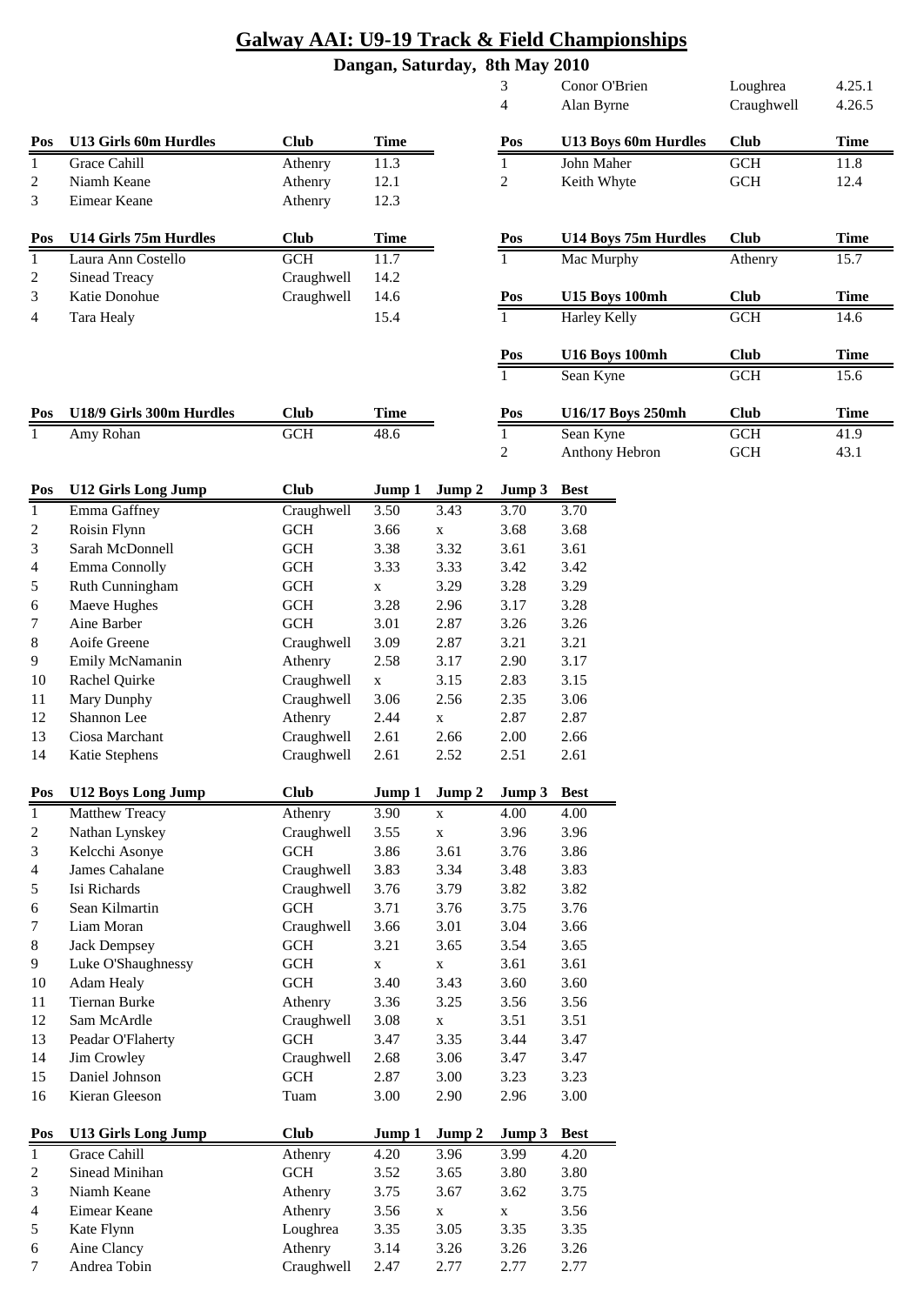|                         |                              | Galway AA1: U9-19 Track & Field Champ. |             |                 |              |             |  |  |  |  |
|-------------------------|------------------------------|----------------------------------------|-------------|-----------------|--------------|-------------|--|--|--|--|
|                         |                              | Dangan, Saturday, 8th May 2010         |             |                 |              |             |  |  |  |  |
| 8                       | Kate Larkin                  | Loughrea                               | $\mathbf x$ | 2.45            | 2.65         | 2.65        |  |  |  |  |
| 9                       | Ciara Kerse                  | Craughwell                             | 1.51        | $\mathbf X$     | 1.98         | 1.98        |  |  |  |  |
|                         |                              |                                        |             |                 |              |             |  |  |  |  |
| Pos                     | <b>U13 Boys Long Jump</b>    | <b>Club</b>                            | Jump 1      | Jump 2          | Jump 3       | <b>Best</b> |  |  |  |  |
| $\mathbf{1}$            | <b>Jack Fitzpatrick</b>      | Athenry                                | 4.33        | 4.70            | 4.38         | 4.70        |  |  |  |  |
| $\sqrt{2}$              | Oisin Doyle                  | Craughwell                             | 3.51        | 3.58            | 2.75         | 3.58        |  |  |  |  |
| $\mathfrak{Z}$          | Diarmuid Harvey              | Craughwell                             | 3.05        | 3.27            | 2.45         | 3.27        |  |  |  |  |
|                         |                              |                                        |             |                 |              |             |  |  |  |  |
| 4                       | <b>Tiernan Surlis</b>        | Craughwell                             | 3.05        | 2.84            | 3.14         | 3.14        |  |  |  |  |
| $\mathfrak s$           | Andrew O'Boyle               | Craughwell                             | $\mathbf X$ | X               | 2.93         | 2.93        |  |  |  |  |
|                         |                              |                                        |             |                 |              |             |  |  |  |  |
| Pos                     | <b>U14 Girls Long Jump</b>   | <b>Club</b>                            | Jump 1      | Jump 2          | Jump 3       | <b>Best</b> |  |  |  |  |
| $\overline{1}$          | Shauna Hynes                 | <b>GCH</b>                             | 3.65        | 3.95            | 3.87         | 3.95        |  |  |  |  |
| $\boldsymbol{2}$        | Ellen Treacy                 | Craughwell                             | 3.77        | 3.78            | 3.83         | 3.83        |  |  |  |  |
| 3                       | Laura Gilligan               | Craughwell                             | 2.70        | 2.82            | 2.64         | 2.82        |  |  |  |  |
|                         |                              |                                        |             |                 |              |             |  |  |  |  |
| Pos                     | <b>U14 Boys Long Jump</b>    | <b>Club</b>                            | Jump 1      | Jump 2          | Jump 3       | <b>Best</b> |  |  |  |  |
| $\overline{1}$          | <b>Stephen Coleman</b>       | $\overline{A}$ thenry                  | 5.04        | 5.05            | 5.26         | 5.26        |  |  |  |  |
| $\mathbf{2}$            | Kelvin Olayemi               | Craughwell                             | 4.59        | 5.10            | $\mathbf X$  | 5.10        |  |  |  |  |
| $\mathfrak{Z}$          | Ronan Esslemont              | <b>GCH</b>                             | $\mathbf x$ | 4.62            | 4.15         | 4.62        |  |  |  |  |
| $\overline{\mathbf{4}}$ | Conor O'Donoghue             | Craughwell                             | 4.19        | 4.37            | 4.55         | 4.55        |  |  |  |  |
| $\sqrt{5}$              | Mac Murphy                   | Athenry                                | $\mathbf X$ | 4.23            | 4.13         | 4.23        |  |  |  |  |
| 6                       | Evan Quirke                  | Athenry                                | 3.69        | $\mathbf X$     | 3.89         | 3.89        |  |  |  |  |
| 7                       | Chigozien Asonye             | <b>GCH</b>                             | 2.73        | 3.05            | 3.40         | 3.40        |  |  |  |  |
|                         |                              |                                        |             |                 |              |             |  |  |  |  |
| Pos                     | <b>U15 Girls Long Jump</b>   | <b>Club</b>                            | Jump 1      | Jump 2          | Jump 3       | <b>Best</b> |  |  |  |  |
|                         |                              |                                        |             |                 |              |             |  |  |  |  |
| $\mathbf{1}$            | Claire Ryder                 | Craughwell                             | 4.46        | 4.33            | 4.64         | 4.64        |  |  |  |  |
| $\boldsymbol{2}$        | Sorcha Minahan               | <b>GCH</b>                             | 3.86        | 3.17            | 3.54         | 3.86        |  |  |  |  |
| $\mathfrak{Z}$          | Gabrielle Tobin              | Craughwell                             | 3.64        | 3.57            | 3.62         | 3.64        |  |  |  |  |
| $\overline{4}$          | Messua Glowacka              | <b>GCH</b>                             | 3.38        | 3.00            | 3.49         | 3.49        |  |  |  |  |
|                         |                              |                                        |             |                 |              |             |  |  |  |  |
| Pos                     | <b>U15 Boys Long Jump</b>    | <b>Club</b>                            | Jump 1      | Jump 2          | Jump 3       | <b>Best</b> |  |  |  |  |
| $\mathbf{1}$            | Oisin Cunningham             | GCH                                    | $\mathbf X$ | 4.06            | $\mathbf X$  | 4.06        |  |  |  |  |
|                         |                              |                                        |             |                 |              |             |  |  |  |  |
|                         |                              |                                        |             |                 |              |             |  |  |  |  |
| Pos                     | U16/17 Girls Long Jump       | <b>Club</b>                            | Jump 1      | Jump 2          | Jump 3       | <b>Best</b> |  |  |  |  |
| $\mathbf{1}$            | Maria McNamara               | Craughwell                             | 4.41        | 4.56            | 4.64         | 4.64        |  |  |  |  |
| $\boldsymbol{2}$        | Karen Roche                  | Craughwell                             | 4.48        | 4.20            | 4.31         | 4.48        |  |  |  |  |
| $\mathfrak{Z}$          | Sinead Gaffney               | Craughwell                             | 4.06        | 4.30            | 4.11         | 4.30        |  |  |  |  |
| $\overline{\mathbf{4}}$ | Caoimhe Esslemont            | <b>GCH</b>                             | 3.86        | 3.73            | 3.96         | 3.96        |  |  |  |  |
| $\mathfrak s$           | Jessica Heneghan             | Craughwell                             | 3.40        | 3.39            | 3.43         | 3.43        |  |  |  |  |
| 6                       | Jane Lydon                   | GCH                                    | 3.13        | 2.99            | 2.89         | 3.13        |  |  |  |  |
|                         |                              |                                        |             |                 |              |             |  |  |  |  |
| Pos                     | U16/17 Boys Long Jump        | <b>Club</b>                            | Jump 1      | Jump 2          | Jump 3       | <b>Best</b> |  |  |  |  |
| $\mathbf{1}$            | Gary Cooney                  | <b>GCH</b>                             | 5.17        | 5.33            | 5.64         | 5.64        |  |  |  |  |
|                         | Gearoid Mannion              |                                        | 4.23        | 4.42            | 4.09         | 4.42        |  |  |  |  |
| $\boldsymbol{2}$        | Eric Moore                   | Craughwell                             |             |                 |              |             |  |  |  |  |
| $\mathfrak{Z}$          |                              | East Galway                            | 4.25        | 3.08            | $\mathbf X$  | 4.25        |  |  |  |  |
| 4                       | <b>Jack Leahy</b>            | Craughwell                             | 3.09        | 4.20            | 4.20         | 4.20        |  |  |  |  |
|                         |                              |                                        |             |                 |              |             |  |  |  |  |
| Pos                     | U18/19 Girls Long Jump       | <b>Club</b>                            | Jump 1      | Jump 2          | Jump 3       | <b>Best</b> |  |  |  |  |
| $\overline{1}$          | Clara Burke                  | Athenry                                | 4.00        | 3.71            |              | 3.95 4.00   |  |  |  |  |
|                         |                              |                                        |             |                 |              |             |  |  |  |  |
| Pos                     | U18/19 Boys Long Jump        | <b>Club</b>                            | Jump 1      | Jump 2          | Jump 3       | <b>Best</b> |  |  |  |  |
| $\overline{1}$          | <b>Emmet Creaven</b>         | Loughrea                               | 5.66        | 5.75            | 5.47         | 5.75        |  |  |  |  |
| $\boldsymbol{2}$        | Niall Higgins                | Craughwell                             | 5.42        | 5.24            | 5.55         | 5.55        |  |  |  |  |
| $\mathfrak{Z}$          | Shane Conway                 | East Galway                            | 5.00        | 5.41            | 5.20         | 5.41        |  |  |  |  |
| Pos                     | U18/19 Boys Triple Jump      | <b>Club</b>                            | Jump 1      | Jump 2          | Jump 3       | <b>Best</b> |  |  |  |  |
| $\mathbf{1}$            | <b>Emmet Creaven</b>         | Loughrea                               | 10.79       | 11.35           | X            | 11.35       |  |  |  |  |
|                         |                              |                                        |             |                 |              |             |  |  |  |  |
| Pos                     | <b>U12 Girls Shot Putt</b>   | <b>Club</b>                            |             | Throw 1 Throw 2 | Throw 3 Best |             |  |  |  |  |
| $\mathbf{1}$            | <b>Ashling Keady Cummins</b> | Craughwell                             | 5.19        | 4.94            | 4.91         | 5.19        |  |  |  |  |
| $\mathbf{2}$            | Ciosa Marchant               | Craughwell                             | 4.32        | 5.05            | 4.22         | 5.05        |  |  |  |  |
| $\mathfrak{Z}$          | Mary Dunphy                  | Craughwell                             | 4.98        | 4.36            | 4.74         | 4.98        |  |  |  |  |
| $\overline{4}$          | Michelle Duggan              | Craughwell                             | 4.48        | 4.51            | 4.77         | 4.77        |  |  |  |  |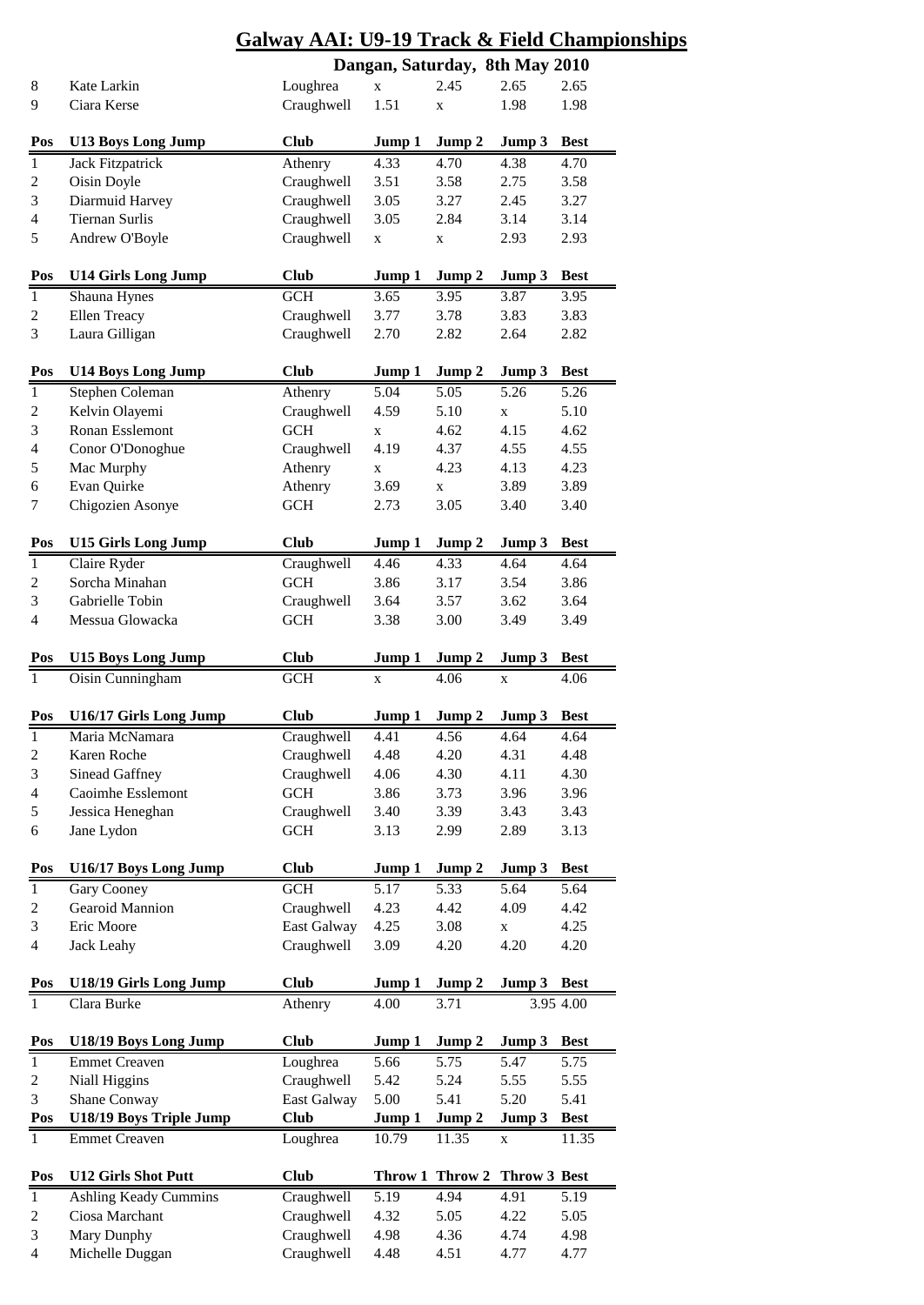|                  | <b>Galway AAI: U9-19 Track &amp; Field Championships</b> |                                |             |                              |              |              |  |  |  |  |
|------------------|----------------------------------------------------------|--------------------------------|-------------|------------------------------|--------------|--------------|--|--|--|--|
|                  |                                                          | Dangan, Saturday, 8th May 2010 |             |                              |              |              |  |  |  |  |
| 5                | Emily McManamin                                          | Athenry                        | 3.90        | 3.27                         | 4.48         | 4.48         |  |  |  |  |
| 6                | Rachel Quirke                                            | Craughwell                     | 3.51        | 3.69                         | 3.92         | 3.92         |  |  |  |  |
| 7                | Derbhaile Walsh                                          | Craughwell                     | 3.31        | 3.29                         | 3.41         | 3.41         |  |  |  |  |
| Pos              | <b>U12 Boys Shot Putt</b>                                | <b>Club</b>                    |             | Throw 1 Throw 2              | Throw 3 Best |              |  |  |  |  |
| $\overline{1}$   | Nathan Lynskey                                           | Craughwell                     | 6.03        | $\overline{5.52}$            | 6.04         | 6.04         |  |  |  |  |
| $\overline{c}$   | Daniel Johnson                                           | <b>GCH</b>                     | 5.71        | 5.71                         | 5.23         | 5.71         |  |  |  |  |
| 3                | <b>Tiernan Burke</b>                                     | Athenry                        | 3.60        | 4.56                         | 5.47         | 5.47         |  |  |  |  |
| 4                | Kieran Gleeson                                           | Tuam                           | 3.81        | 4.29                         | 4.62         | 4.62         |  |  |  |  |
|                  |                                                          |                                |             |                              |              |              |  |  |  |  |
| Pos              | <b>U13 Girls Shot Putt</b>                               | <b>Club</b>                    |             | Throw 1 Throw 2 Throw 3 Best |              |              |  |  |  |  |
| $\mathbf{1}$     | Leah O'Halloran                                          | <b>GCH</b>                     | 5.32        | 5.37                         | 5.56         | 5.56         |  |  |  |  |
| 2                | Andrea Tobin                                             | Craughwell                     | 5.07        | 5.18                         | 5.30         | 5.30         |  |  |  |  |
| 3                | Ciara Kerse                                              | Craughwell                     | 4.24        | 4.77                         | 4.29         | 4.77         |  |  |  |  |
|                  |                                                          |                                |             |                              |              |              |  |  |  |  |
| Pos              | <b>U13 Boys Shot Putt</b>                                | <b>Club</b>                    |             | Throw 1 Throw 2 Throw 3 Best |              |              |  |  |  |  |
| $\mathbf{1}$     | Cathal O'Brien                                           | Craughwell                     | 9.66        | 9.54                         | 9.62         | 9.66         |  |  |  |  |
| 2                | Keith Whyte                                              | GCH                            | 5.68        | 5.69                         | 6.25         | 6.25         |  |  |  |  |
| $\mathfrak{Z}$   | Aaron O'Halloran                                         | <b>GCH</b>                     | 5.94        | 4.96                         | X            | 5.94         |  |  |  |  |
| $\overline{4}$   | <b>Tiernan Surlis</b>                                    | Craughwell                     | 5.45        | 5.60                         | 5.58         | 5.60         |  |  |  |  |
| Pos              | U13 Boys Shot Putt (2)                                   | <b>Club</b>                    |             | Throw 1 Throw 2              | Throw 3 Best |              |  |  |  |  |
| $\mathbf{1}$     | Cathal Quill                                             | Craughwell                     | 2.97        | 2.84                         | 2.45         | 2.97         |  |  |  |  |
| Pos              | <b>U14 Girls Shot Putt</b>                               | <b>Club</b>                    |             | Throw 1 Throw 2 Throw 3 Best |              |              |  |  |  |  |
| $\mathbf{1}$     |                                                          |                                |             | 7.54                         |              |              |  |  |  |  |
|                  | Siobhan Connolly                                         | Craughwell                     | 6.98        |                              | 7.29         | 7.54         |  |  |  |  |
| $\boldsymbol{2}$ | <b>Ailish Hynes</b><br>Ciara Greene                      | Athenry                        | 7.18        | 7.29                         | 6.87<br>5.29 | 7.29<br>5.36 |  |  |  |  |
| 3                |                                                          | Craughwell                     | 5.34        | 5.36                         |              |              |  |  |  |  |
| Pos              | <b>U14 Boys Shot Putt</b>                                | <b>Club</b>                    |             | Throw 1 Throw 2 Throw 3 Best |              |              |  |  |  |  |
| $\mathbf{1}$     | Keegan Kelly                                             | <b>GCH</b>                     | 7.30        | 7.49                         | 7.76         | 7.76         |  |  |  |  |
| 2                | Rory Monaghan                                            | Tuam                           | 6.28        | 6.43                         | 6.84         | 6.84         |  |  |  |  |
| Pos              | <b>U15 Girls Shot Putt</b>                               | Club                           |             | Throw 1 Throw 2 Throw 3 Best |              |              |  |  |  |  |
| $1\,$            | Emma Grady                                               | Athenry                        | 8.26        | 8.33                         | 8.75         | 8.75         |  |  |  |  |
| 2                | <b>Stephanie Maloney</b>                                 | Athenry                        | $\mathbf X$ | 4.58                         | 5.06         | 5.06         |  |  |  |  |
|                  |                                                          |                                |             |                              |              |              |  |  |  |  |
| Pos              | <b>U15 Boys Shot Putt</b>                                | <b>Club</b>                    |             | Throw 1 Throw 2              | Throw 3 Best |              |  |  |  |  |
| $\mathbf{1}$     | Mark Kennedy                                             | <b>GCH</b>                     | 7.61        | 8.18                         | 7.94         | 8.18         |  |  |  |  |
| 2                | Geoff Dempsey                                            | <b>GCH</b>                     | 6.30        | 6.49                         | 6.86         | 6.86         |  |  |  |  |
| Pos              | U16/17 Girls Shot Putt                                   | <b>Club</b>                    |             | Throw 1 Throw 2 Throw 3 Best |              |              |  |  |  |  |
| $\mathbf{1}$     | Hannah Kindregam                                         | Athenry                        | 7.51        | 7.36                         | 8.27         | 8.27         |  |  |  |  |
|                  |                                                          |                                |             |                              |              |              |  |  |  |  |
| Pos              | U16/17 Boys Shot Putt                                    | <b>Club</b>                    |             | Throw 1 Throw 2              | Throw 3 Best |              |  |  |  |  |
| $\mathbf{1}$     | Matthew Mannion                                          | Athenry                        | 7.71        | 7.96                         | 7.46         | 7.96         |  |  |  |  |
| Pos              | U18/19 Boys Shot Putt                                    | <b>Club</b>                    |             | Throw 1 Throw 2              | Throw 3 Best |              |  |  |  |  |
| $\mathbf{1}$     | Peadar Harvey                                            | Craughwell                     | 6.76        | 7.50                         | 8.40         | 8.40         |  |  |  |  |
| 2                | Alan Byrne                                               | Craughwell                     | 6.68        | 6.96                         | 6.88         | 6.96         |  |  |  |  |
|                  |                                                          |                                |             |                              |              |              |  |  |  |  |
| Pos              | <b>U13 Girls Javelin</b>                                 | <b>Club</b>                    |             | Throw 1 Throw 2              | Throw 3 Best |              |  |  |  |  |
| $\mathbf{1}$     | Tara McNally                                             | Craughwell                     | 10.73       | 10.96                        | 8.96         | 10.96        |  |  |  |  |
| $\boldsymbol{2}$ | Andrea Tobin                                             | Craughwell                     | 6.84        | 8.20                         | 9.34         | 9.34         |  |  |  |  |
| $\mathfrak{Z}$   | Grainne McDaid                                           | Craughwell                     | 4.58        | 6.00                         | X            | 6.00         |  |  |  |  |
| 4                | Ciara Kerse                                              | Craughwell                     | $\mathbf X$ | 4.21                         | 3.33         | 4.21         |  |  |  |  |
| Pos              | <b>U13 Boys Javelin</b>                                  | <b>Club</b>                    |             | Throw 1 Throw 2              | Throw 3 Best |              |  |  |  |  |
| $\overline{1}$   | Cathal O'Brien                                           | Craughwell                     | 8.62        | 10.58                        | 15.43        | 15.43        |  |  |  |  |
| $\boldsymbol{2}$ | Andrew O'Boyle                                           | Craughwell                     | 8.46        | 10.75                        | 11.73        | 11.73        |  |  |  |  |
| $\mathfrak{Z}$   | <b>Tiernan Surlis</b>                                    | Craughwell                     | 5.24        | 6.73                         | 5.28         | 6.73         |  |  |  |  |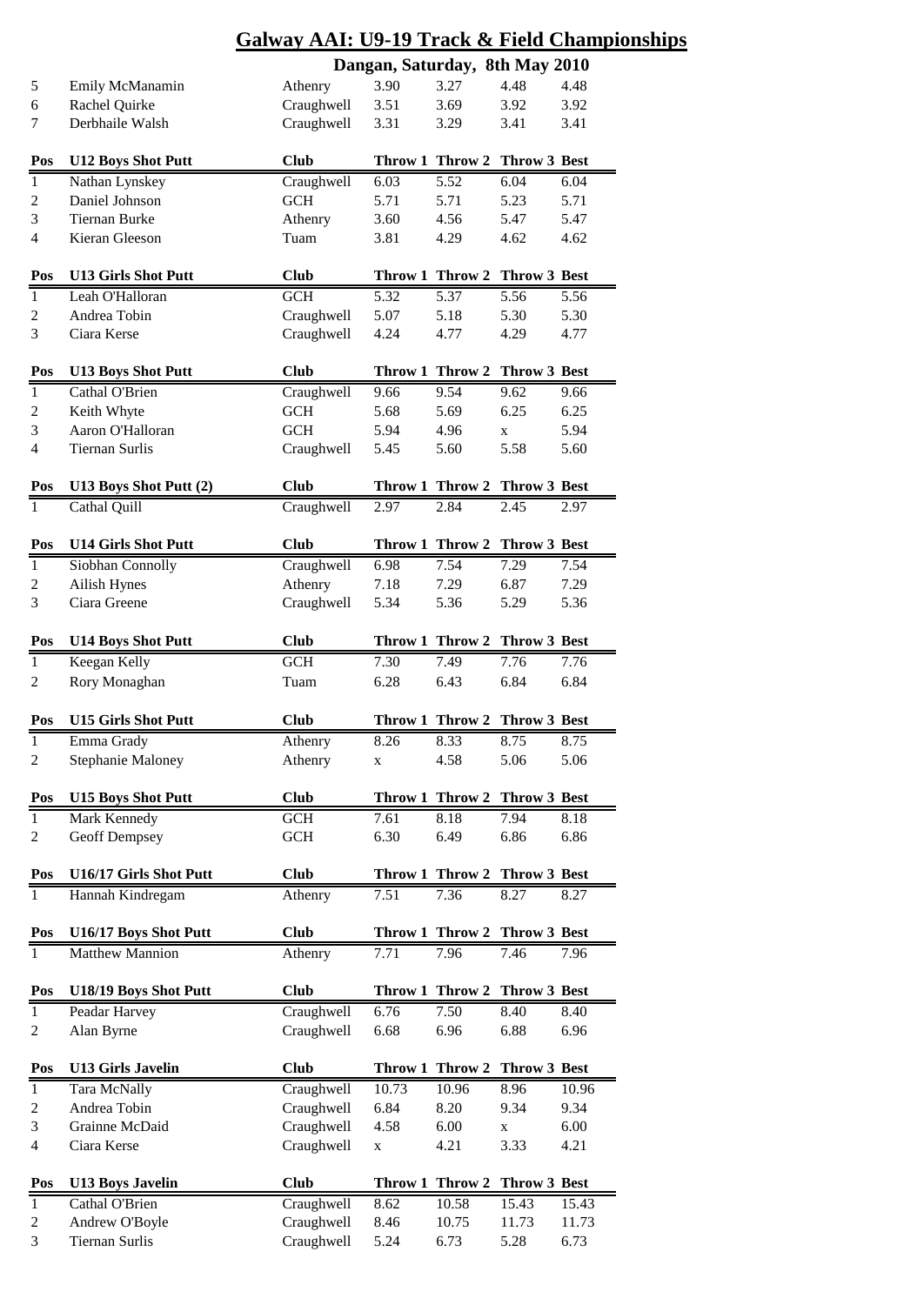|              |                                             | <b>Galway AAI: U9-19 Track &amp; Field Championships</b> |                                |                                       |                            |                                |                        |                |
|--------------|---------------------------------------------|----------------------------------------------------------|--------------------------------|---------------------------------------|----------------------------|--------------------------------|------------------------|----------------|
|              |                                             |                                                          | Dangan, Saturday, 8th May 2010 |                                       |                            |                                |                        |                |
| Pos          | <b>U14 Girls Javelin</b>                    | <b>Club</b>                                              |                                | Throw 1 Throw 2 Throw 3 Best          |                            |                                |                        |                |
| 1            | Laura Gilligan                              | Craughwell                                               | 11.12                          | 12.06                                 | $\mathbf X$                | 12.06                          |                        |                |
| 2            | Katie Donoghue                              | Craughwell                                               | 4.79                           | 6.39                                  | 5.04                       | 6.39                           |                        |                |
| Pos          | <b>U14 Boys Javelin</b>                     | <b>Club</b>                                              |                                | Throw 1 Throw 2 Throw 3 Best          |                            |                                |                        |                |
| 1            | Damien O'Boyle                              | Craughwell                                               | 11.61                          | $\mathbf X$                           | 21.90                      | 21.90                          |                        |                |
| 2            | Rory Monahan                                | Tuam                                                     | $\mathbf X$                    | 11.36                                 | $\mathbf X$                | 11.36                          |                        |                |
|              |                                             |                                                          |                                |                                       |                            |                                |                        |                |
| Pos          | <b>U15 Boys Javelin</b>                     | <b>Club</b>                                              |                                | Throw 1 Throw 2 Throw 3 Best          |                            |                                |                        |                |
| 1            | Oisin McNally                               | Craughwell                                               | 22.43                          | $\mathbf x$                           | 27.76                      | 27.76                          |                        |                |
| 2<br>3       | Mark Leahy<br>Oisin Cunningham              | Craughwell<br><b>GCH</b>                                 | 13.06<br>9.29                  | 16.50<br>8.5                          | 19.54<br>8.97              | 19.54<br>9.29                  |                        |                |
|              |                                             |                                                          |                                |                                       |                            |                                |                        |                |
| Pos          | U16/17 Girls Javelin                        | <b>Club</b>                                              |                                | Throw 1 Throw 2 Throw 3 Best          |                            |                                |                        |                |
| 1            | Maria McNamara                              | Craughwell                                               | 7.00                           | 9.37                                  | $\mathbf X$                | 9.37                           |                        |                |
|              |                                             |                                                          |                                |                                       |                            |                                |                        |                |
| Pos          | U16/17 Boys Javelin                         | <b>Club</b>                                              |                                | Throw 1 Throw 2 Throw 3 Best          |                            |                                |                        |                |
| $\mathbf{1}$ | Shane Fahey                                 | GCH                                                      | 24.74                          | $\mathbf x$                           | 32.40                      | 32.40                          |                        |                |
| 2<br>3       | Ronan Dobey<br><b>Ben Cooney</b>            | GCH<br>$\operatorname{GCH}$                              | 29.96<br>27.55                 | 26.82<br>21.44                        | 25.87<br>24.22             | 29.96<br>27.55                 |                        |                |
| 4            | Jack Leahy                                  | Craughwell                                               | 22.08                          | 19.30                                 | 16.38                      | 22.08                          |                        |                |
|              |                                             |                                                          |                                |                                       |                            |                                |                        |                |
| Pos          | U18/19 Boys Javelin                         | <b>Club</b>                                              |                                | Throw 1 Throw 2 Throw 3 Best          |                            |                                |                        |                |
| $\mathbf{1}$ | Peadar Harvey                               | Craughwell                                               | 17.10                          | 18.40                                 | $\mathbf X$                | 18.40                          |                        |                |
| 2            | Alan Byrne                                  | Craughwell                                               | $\mathbf X$                    | $\mathbf X$                           | 6.70                       | 6.70                           |                        |                |
| Pos          | <b>U14 Girls Discus</b>                     | <b>Club</b>                                              |                                | Throw 1 Throw 2 Throw 3 Best          |                            |                                |                        |                |
| 1            | Ailish Hynes                                | Athenry                                                  | 16.36                          | 19.27                                 | 18.26                      | 19.27                          |                        |                |
|              |                                             |                                                          |                                |                                       |                            |                                |                        |                |
| Pos          | <b>U14 Boys Discus</b>                      | <b>Club</b>                                              |                                | Throw 1 Throw 2 Throw 3 Best          |                            |                                |                        |                |
| 1            | Rory Monaghan                               | Tuam                                                     | $\mathbf X$                    | 12.50                                 | 12.60                      | 12.60                          |                        |                |
|              |                                             |                                                          |                                |                                       |                            |                                |                        |                |
| Pos          | <b>U15 Girls Discus</b><br>Emma Grady       | <b>Club</b><br>Athenry                                   | 14.89                          | Throw 1 Throw 2 Throw 3 Best<br>13.08 | 15.41                      | 15.41                          |                        |                |
| $\perp$      |                                             |                                                          |                                |                                       |                            |                                |                        |                |
| Pos          | U16/17 Girls Discus                         | <b>Club</b>                                              |                                | Throw 1 Throw 2 Throw 3 Best          |                            |                                |                        |                |
| 1            | Hannah Kindregan                            | $\overline{A}$ thenry                                    | 16.46                          | 16.00                                 | 18.93                      | 18.93                          |                        |                |
|              |                                             |                                                          |                                |                                       |                            |                                |                        |                |
| Pos          | U16/17 Boys Discus                          | <b>Club</b>                                              |                                | Throw 1 Throw 2 Throw 3 Best          |                            |                                |                        |                |
| 1            | Eric Moore                                  | East Galway                                              | 18.51                          | 17.03                                 | 17.79                      | 18.51                          |                        |                |
| 2            | <b>Matthew Mannion</b>                      | Athenry                                                  | 24.00                          | 23.61                                 | 23.24                      | 24.00                          |                        |                |
| Pos          | <b>U12 Girls High Jump</b>                  | <b>Club</b>                                              | 1.05                           | 1.10                                  | 1.15                       | 1.20                           | 1.27                   |                |
| $\mathbf{1}$ | Ashling Keady Cummins                       | Craughwell                                               | $\mathbf{o}$                   |                                       | $\mathbf{o}$               | $\mathbf{o}$                   | $\mathbf{o}$           |                |
| 2            | Emma Gaffney                                | Craughwell                                               | $\mathbf O$                    | $\mathbf 0$                           | <b>XXX</b>                 |                                |                        |                |
| 3            | Michelle Duggan                             | Craughwell                                               | $\mathbf O$                    | <b>XXX</b>                            |                            |                                |                        |                |
|              |                                             | <b>Club</b>                                              |                                | 1.05                                  |                            |                                |                        |                |
| Pos<br>1     | <b>U12 Boys High Jump</b><br>Matthew Treacy | Athenry                                                  | 1.00                           |                                       | 1.10                       | 1.15                           | 1.20                   | 1.25           |
| 2            | Jim Crowley                                 | Craughwell                                               | $\mathbf{o}$<br>$\mathbf{o}$   | $\mathbf O$<br>$\mathbf O$            | $\mathbf{O}$<br><b>XXO</b> | $\mathbf{O}$<br>$\mathbf{XXX}$ | <b>XXX</b>             |                |
| 3            | Sam McArdle                                 | Craughwell                                               | XO                             | $\mathbf O$                           | $\mathbf{XXX}$             |                                |                        |                |
|              | Ciaran Gleeson                              | Tuam                                                     | <b>XXX</b>                     |                                       |                            |                                |                        |                |
|              |                                             |                                                          |                                |                                       |                            |                                |                        |                |
| Pos          | <b>U13 Girls High Jump</b>                  | <b>Club</b>                                              | 1.10                           | 1.15                                  | 1.20                       | 1.25                           | 1.30                   | 1.35           |
| 1            | Grace Cahill                                | Athenry                                                  | $\mathbf{o}$                   | $\mathbf O$                           | $\mathbf{O}$               | $\mathbf{O}$                   | XO                     | $\mathbf O$    |
| 2            | Tara McNally                                | Craughwell                                               | $\mathbf O$                    | $\mathbf O$                           | ${\bf O}$                  | XO                             | XO                     | $\mathbf{XXX}$ |
| Pos          | <b>U14 Girls High Jump</b>                  | <b>Club</b>                                              |                                | 1.15                                  | 1.20                       | 1.25                           | 1.30                   | 1.35           |
| 1            | Ellen Fitzpatrick                           | Craughwell                                               |                                | $\mathbf 0$                           | $\mathbf{o}$               | XO                             | $\mathbf{o}$           | $\mathbf{XXX}$ |
|              |                                             |                                                          |                                |                                       |                            |                                |                        |                |
| Pos          | <b>U14 Boys High Jump</b>                   | <b>Club</b>                                              | 1.10                           | 1.15                                  | 1.20                       | 1.25                           | 1.30                   | 1.35           |
| 1            | Mac Murphy                                  | Athenry                                                  | $\mathbf 0$                    | $\mathbf O$                           | $\mathbf O$                | $\mathbf 0$                    | $\mathbf{X}\mathbf{O}$ | XO             |